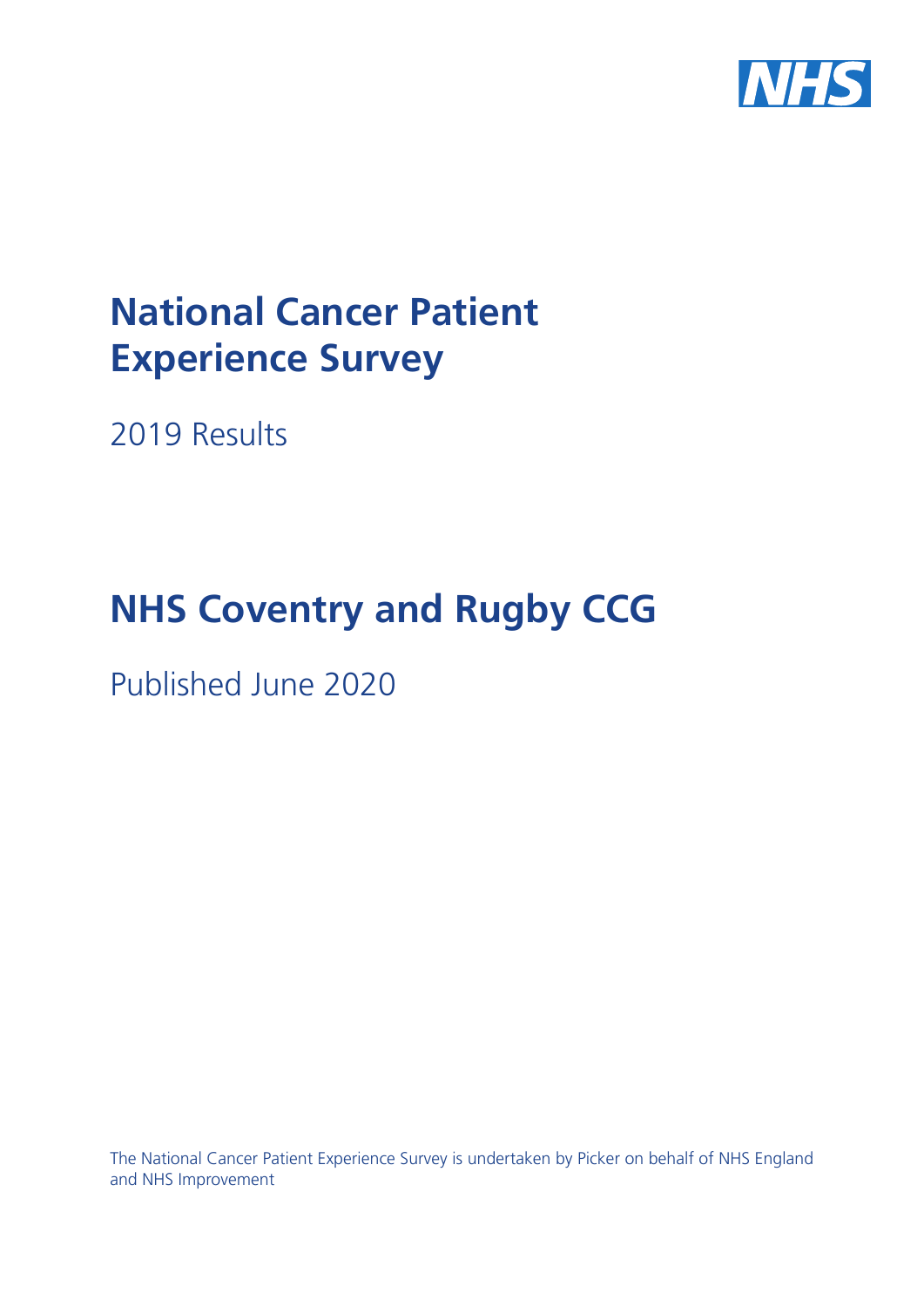# **Executive Summary** Case Mix Adjusted scores

#### **Cancer Dashboard Questions**

The following seven questions are included in phase 1 of the Cancer Dashboard developed by Public Health England and NHS England:

Q61. Patient's average rating of care scored from very poor to very good

| $\Omega$ | $\overline{2}$   | 3                                                             | 4 | 5 | 6 | 7 | 8   | 9 | 10                                                                                            |
|----------|------------------|---------------------------------------------------------------|---|---|---|---|-----|---|-----------------------------------------------------------------------------------------------|
|          |                  |                                                               |   |   |   |   | 8.8 |   |                                                                                               |
|          |                  |                                                               |   |   |   |   |     |   | Q18. Patient definitely involved as much as they wanted in decisions about care and treatment |
| 96%      |                  |                                                               |   |   |   |   |     |   | Q19. Patient given the name of a CNS who would support them through their treatment           |
| 86%      |                  | Q20. Patient found it very or quite easy to contact their CNS |   |   |   |   |     |   |                                                                                               |
| 85%      |                  |                                                               |   |   |   |   |     |   | Q39. Patient always felt they were treated with respect and dignity while in hospital         |
|          | leaving hospital |                                                               |   |   |   |   |     |   | Q41. Hospital staff told patient who to contact if worried about condition or treatment after |
| 61%      | treatment        |                                                               |   |   |   |   |     |   | Q55. General practice staff definitely did everything they could to support patient during    |

### **Questions Outside Expected Range**

|                                                                                                                        |            | Case Mix Adjusted Scores   |                            |                   |
|------------------------------------------------------------------------------------------------------------------------|------------|----------------------------|----------------------------|-------------------|
|                                                                                                                        | 2019 Score | Lower<br>Expected<br>Range | Upper<br>Expected<br>Range | National<br>Score |
| Q19. Patient given the name of a CNS who would support them through their treatment                                    | 96%        | 90%                        | 95%                        | 92%               |
| Q24. Hospital staff gave information on getting financial help or possible benefits                                    | 68%        | 57%                        | 68%                        | 63%               |
| [943] Patient definitely found hospital staff to discuss worries or fears during their outpatient<br>or day case visit | 77%        | 66%                        | 75%                        | 71%               |

|                                                                                             |            | Case Mix Adjusted Scores   |                            |                   |
|---------------------------------------------------------------------------------------------|------------|----------------------------|----------------------------|-------------------|
|                                                                                             | 2019 Score | Lower<br>Expected<br>Range | Upper<br>Expected<br>Range | National<br>Score |
| Q33. Patient had confidence and trust in all the ward nurses treating them                  | 67%        | 69%                        | 79%                        | 74%               |
| Q35. All hospital staff asked patient what name they prefer to be called by                 | 62%        | 63%                        | 79%                        | 71%               |
| Q36. Patient always given enough privacy when discussing condition or treatment             | 79%        | 80%                        | 89%                        | 85%               |
| Q53. Patient definitely given enough support from health or social services after treatment | 36%        | 37%                        | 53%                        | 45%               |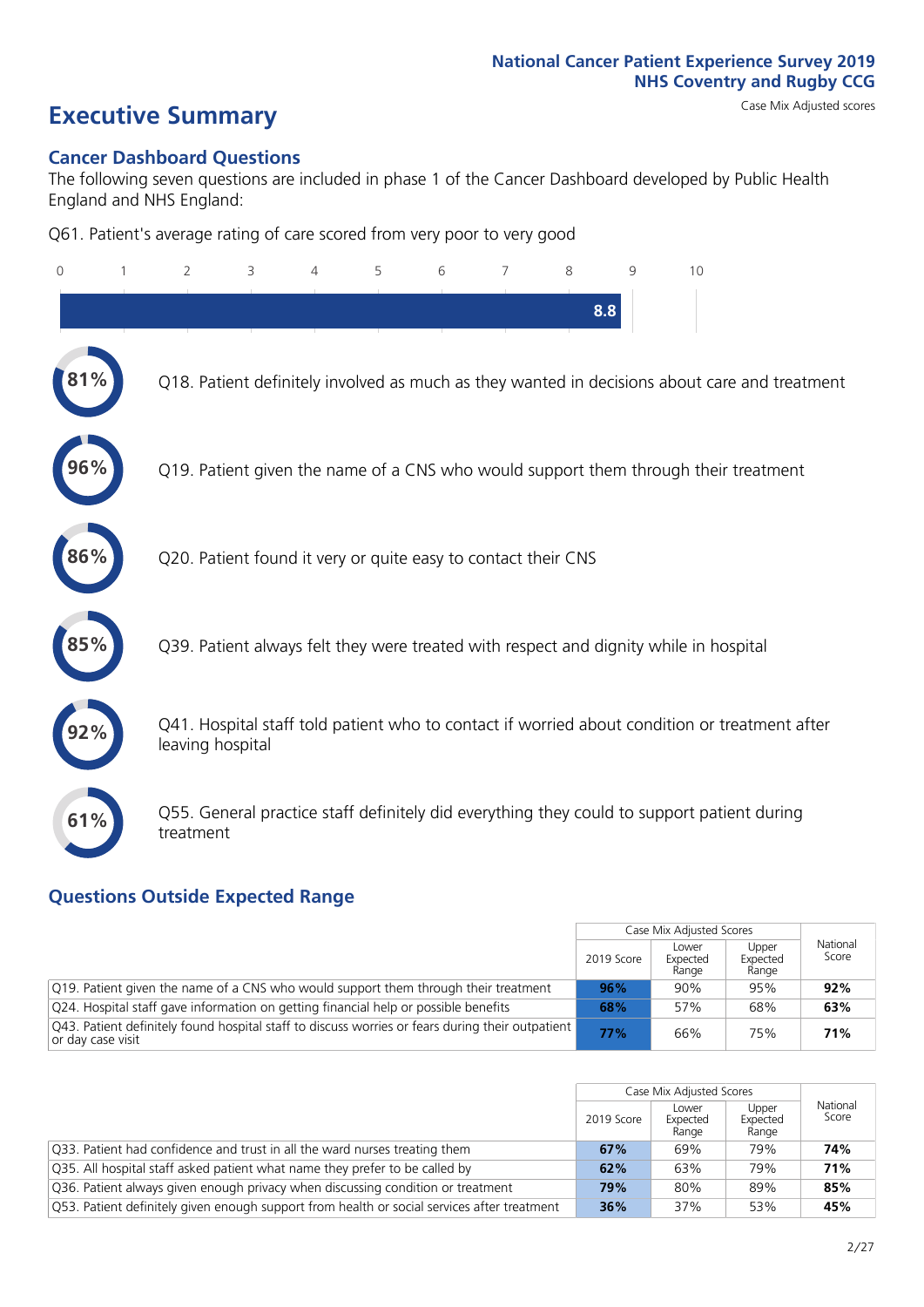# **Introduction**

The National Cancer Patient Experience Survey 2019 is the ninth iteration of the survey first undertaken in 2010. It has been designed to monitor national progress on cancer care; to provide information to drive local quality improvements; to assist commissioners and providers of cancer care; and to inform the work of the various charities and stakeholder groups supporting cancer patients.

The survey was overseen by a national Cancer Patient Experience Advisory Group. This Advisory Group set the principles and objectives of the survey programme and guided questionnaire development. The survey was commissioned and managed by NHS England. The survey provider, Picker, is responsible for designing, running and analysing the survey.

The 2019 survey involved 143 NHS Trusts. Out of 111,366 people, 67,858 people responded to the survey, yielding a response rate of 61%.

# **Methodology**

#### **Eligibility, eldwork and survey methods**

The sample for the survey included all adult (aged 16 and over) NHS patients, with a confirmed primary diagnosis of cancer, discharged from an NHS Trust after an inpatient episode or day case attendance for cancer related treatment in the months of April, May and June 2019. The fieldwork for the survey was undertaken between December 2019 and March 2020.

As in the previous four years, the survey used a mixed mode methodology. Questionnaires were sent by post, with two reminders where necessary, but also included an option to complete the questionnaire online. A Freephone helpline and email was available for respondents to opt out, ask questions about the survey, enable them to complete their questionnaire over the phone and provide access to a translation and interpreting facility for those whose first language was not English.

#### **Case-mix adjustment**

Both unadjusted and adjusted scores are presented in this report. Case-mix adjusted scores allows us to account for the impact that differing patient populations might have on results. By using the case-mix adjusted estimates we can obtain a greater understanding of how a CCG is performing given their patient population. The factors taken into account in this case-mix adjustment are gender, age, ethnic group, deprivation, and tumour group.

#### **Scoring methodology**

Fifty-two questions from the questionnaire are scored as these questions relate directly to patient experience. For all but one question (Q61), scores are presented as the percentage of positive responses out of all scored responses. For Q61, respondents rate their overall care on a scale of 0 to 10, of which the average was calculated for this question's presented score. The percentages in this report have been rounded to the nearest percentage point. Therefore, in some cases the figures do not appear to add up to 100%.

#### **Statistical significance**

In the reporting of 2019 results, appropriate statistical tests have been undertaken to identify unadjusted scores for which the change over time is 'statistically significant'. Thirty-seven scored questions in 2019 have been compared with those of 2018 and a statistically significant change between the two years has been reported where identified.

For the scored questions that are comparable beyond 2018, statistically significant change over the five years has also been reported where identified. A statistically significant difference means that the change in the result is very unlikely to have occurred by sampling variation.

#### **Suppression**

#### **Question-level suppression**

For scores where the base size per question is  $<$ 21, the score will be suppressed and replaced with an asterisk (\*). The base size will include neutral response options.

#### **Double suppression**

If any group within a particular sub-group breakdown (such as the tumour group breakdown) has <21 responses, then the figure for this particular group is suppressed and replaced with an asterisk (\*). If there is only one group within the sub-group breakdown that has <21 respondents, and is therefore suppressed, the group with the next lowest number of respondents is also supressed and replaced with an asterisk (\*) (regardless if it is greater than or less than 21).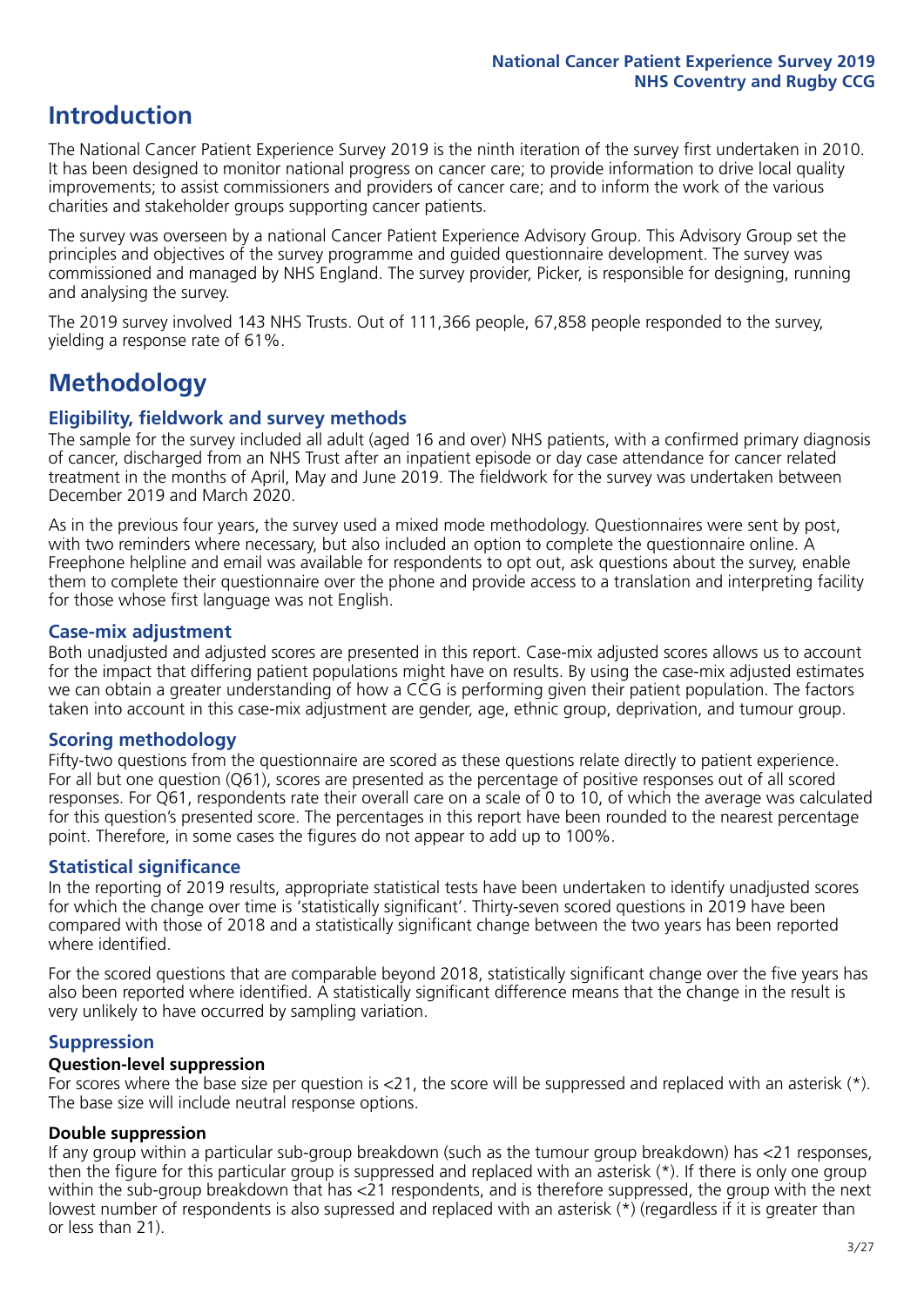# **Understanding the results**

This report shows how this CCG scored for each question in the survey, compared with national results and previous year's results. It is aimed at helping individual CCGs to understand their performance and identify areas for local improvement. Below is a description of the type of results presented within this report and how to understand them.

#### **Expected range charts**

The expected range charts in this report show a bar with the lowest and highest score received for each question nationally. Within this bar, an expected range is given (in grey) and a black diamond represents the actual score for this CCG.

CCGs whose score is above the upper limit of the expected range (in the dark blue) are positive outliers, with a score statistically significantly higher than the national mean. This indicates that the CCG performs better than what CCGs of the same size and demographics are expected to perform. The opposite is true if the score is below the lower limit of the expected range (in the light blue); these are negative outliers. For scores within the expected range (in the grey), the score is what we would expect given the CCG's size and demographics.

#### **Comparability tables**

The comparability tables show the 2018 and 2019 unadjusted scores for this CCG for each scored question. If there is a significant change from 2018 and 2019 or overall from 2015 to 2019, an arrow will be presented for the direction of change. The adjusted 2019 score will also be presented for each scored question along with the lower and upper expected range and national score. Scores above the upper limit of the expected range will be highlighted dark blue, scores below the lower limit of the expected range will be highlighted light blue, and scores within the lower and upper limit of the expected ranges will be highlighted grey.

#### **Tumour type tables**

The tumour type tables show the unadjusted scores for each scored question for each of the 13 tumour groups. The national score for that tumour group is also shown. Unadjusted scores for the same tumour type across different CCGs may not be comparable, as they do not account for the impact that differing patient populations might have on results. Central nervous system is abbreviated as 'CNS' and lower gastrointestinal tract is abbreviated as 'LGT' throughout this report.

#### **Year on year charts**

The year on year charts show five columns representing the unadjusted scores of the last five years (2015, 2016, 2017, 2018 and 2019) for each scored question.

#### **Notes on specific questions**

Following the development phase of the 2019 survey, several changes were made to the questionnaire. Six scored questions were amended (Q5, Q18, Q30, Q35, Q56 and Q60) and one non-scored question (Q29) was amended that impacted the comparability of questions Q30 to Q41. Of all questions changed or impacted by change, only Q60 is presented with historical comparisons; though the results should be interpreted with caution.

#### **Unadjusted data and case-mix adjusted data**

Unadjusted data should be used to see the actual responses from patients relating to the CCG. Case-mix adjusted data, together with expected ranges, should be used to understand whether the results are significantly higher or lower than national results taking account of the patient mix.

## **Further information**

This research was carried out in accordance with the international standard for organisations conducting social research (accreditation to ISO20252:2012; certificate number GB08/74322). The 2019 survey data has been produced and published in line with the Code of Practice for Official Statistics.

For more information on the methodology, please see the Technical Document. It can be viewed along with the 2019 questionnaire and survey quidance on the website at [www.ncpes.co.uk](https://www.ncpes.co.uk/supporting-documents). For all other outputs at National, Trust, CCG and Cancer Alliance level, please see the PDF reports, Excel tables and dashboards at [www.ncpes.co.uk.](https://www.ncpes.co.uk/current-results)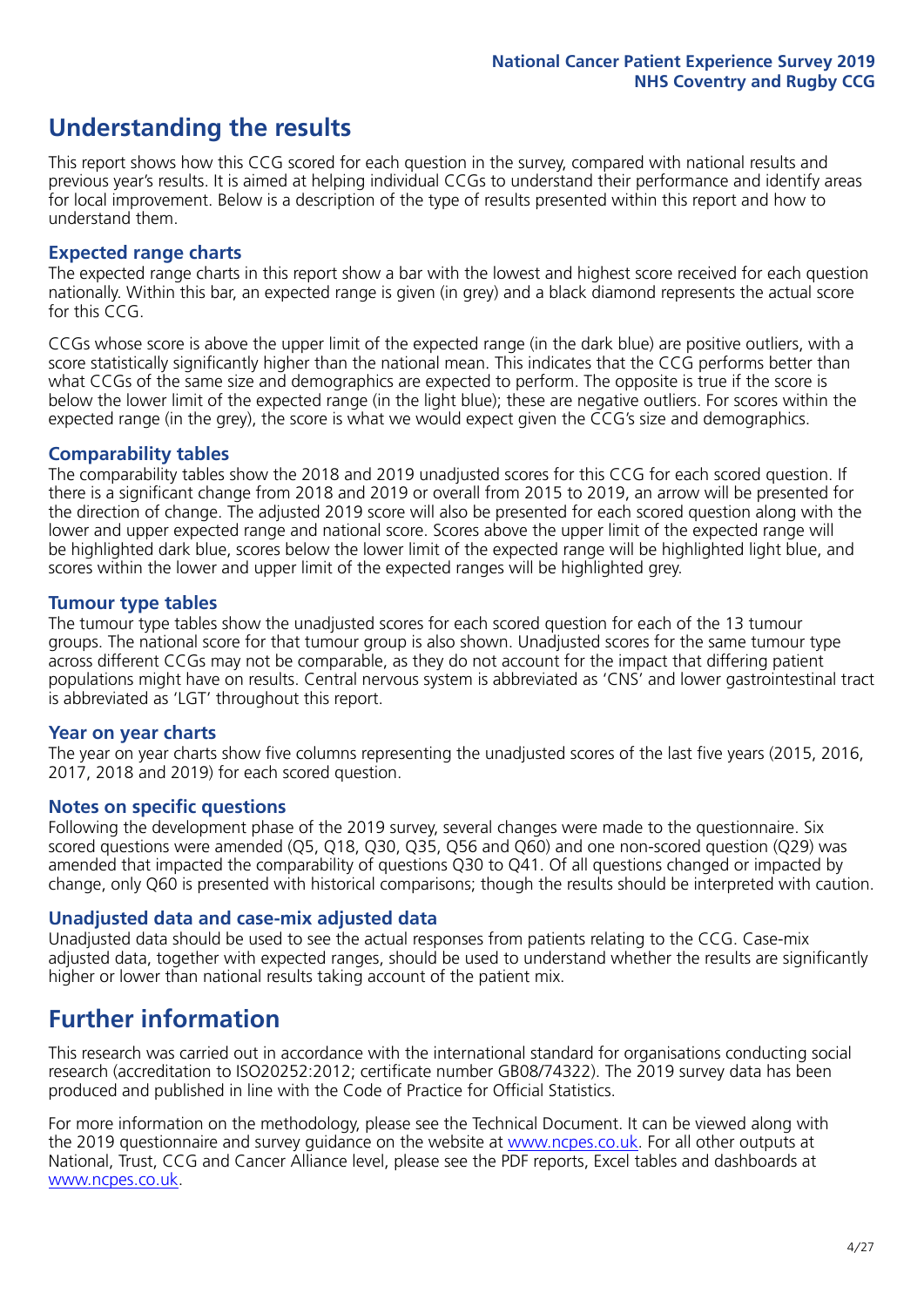### **Response Rate**

#### **Overall Response Rate**

536 patients responded out of a total of 953 patients, resulting in a response rate of 56%.

|          | Sample Size | Adjusted<br>Sample | Completed | Response Rate |
|----------|-------------|--------------------|-----------|---------------|
| CCG      | 1.034       | 953                | 536       | 56%           |
| National | 119,855     | 111.366            | 67,858    | 61%           |

#### **Respondents by Survey Type**

|                            | Number of<br>Respondents |
|----------------------------|--------------------------|
| Online                     | 48                       |
| Paper                      | 488                      |
| Phone                      |                          |
| <b>Translation Service</b> |                          |

#### **Respondents by Tumour Group**

|                      | Number of<br>Respondents |
|----------------------|--------------------------|
| Brain / CNS          | ∩                        |
| <b>Breast</b>        | 126                      |
| Colorectal / LGT     | 80                       |
| Gynaecological       | 36                       |
| Haematological       | 81                       |
| <b>Head and Neck</b> | 8                        |
| Lung                 | 19                       |
| Prostate             | 48                       |
| Sarcoma              | 5                        |
| Skin                 | 20                       |
| Upper Gastro         | 27                       |
| Urological           | 34                       |
| Other                | 52                       |

#### **Respondents by Age and Gender**

Respondents year of birth has been used to determine age. This information has been amalgamated into 8 age bands. The age and gender distribution for the CCG was as follows:

|        | Age 16-24 | Age 25-34 | Age 35-44 | Age 45-54 | Age 55-64 | Age 65-74 | Age 75-84 | Age 85+ | Total |
|--------|-----------|-----------|-----------|-----------|-----------|-----------|-----------|---------|-------|
| Male   |           |           |           | 18        | 47        | 100       | 63        |         | 240   |
| Female |           |           | 15        | 40        | 75        | 100       | 56        |         | 296   |
| Total  |           |           | 19        | 58        | 122       | 200       | 119       | 15      | 536   |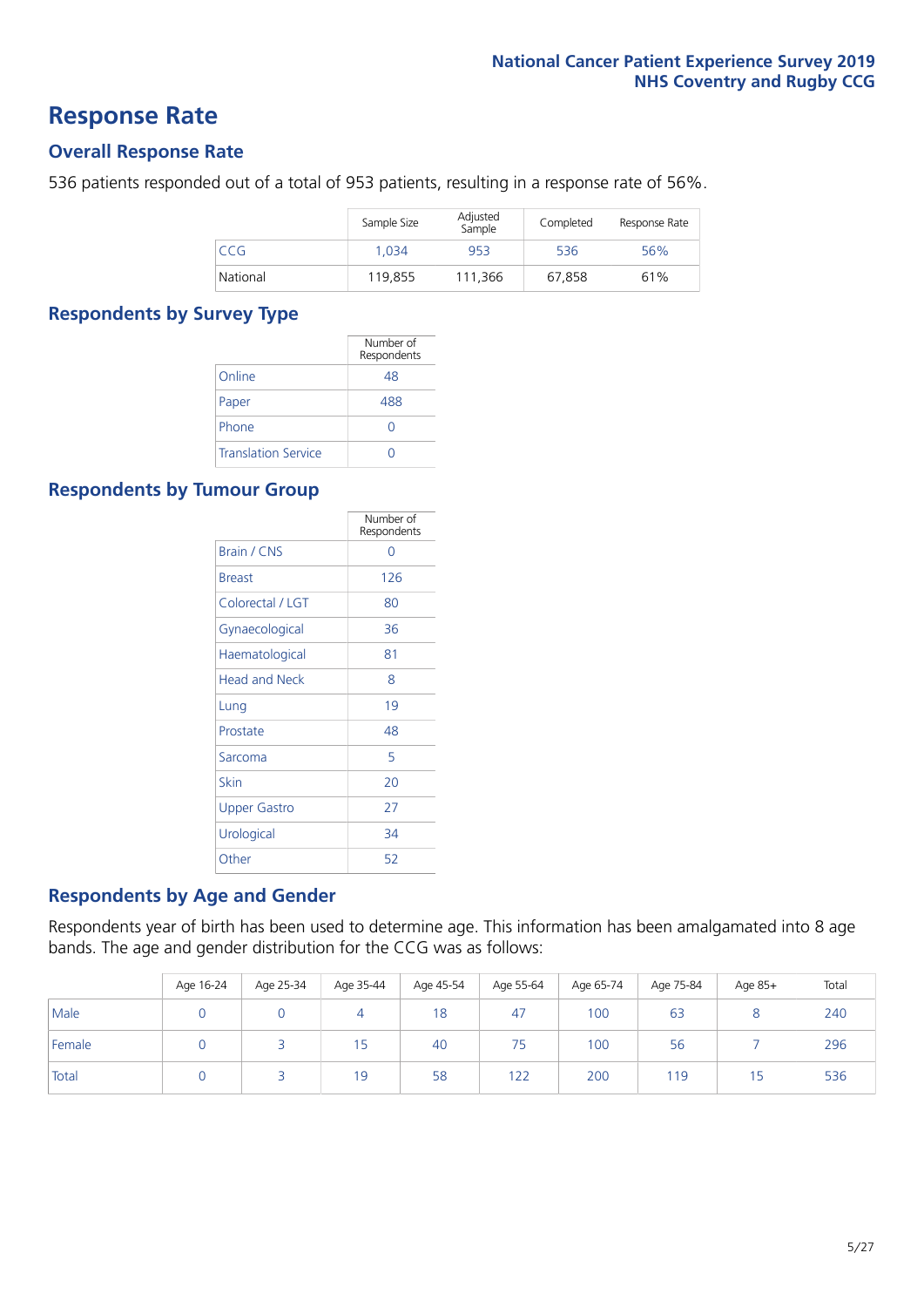# **Expected Range Charts**

| Lower Expected Range<br>Average                                                                                                                                                                                                                                                                                                                                                                                                                                                                                             | Upper Expected Range<br>Case Mix Adjusted Score |     |     |     |     |     |            |                   |                   |            |                 |
|-----------------------------------------------------------------------------------------------------------------------------------------------------------------------------------------------------------------------------------------------------------------------------------------------------------------------------------------------------------------------------------------------------------------------------------------------------------------------------------------------------------------------------|-------------------------------------------------|-----|-----|-----|-----|-----|------------|-------------------|-------------------|------------|-----------------|
| <b>SEEING YOUR GP</b><br>Q1. Saw GP once or twice before being told they needed to go to<br>hospital<br>Q2. Patient thought they were seen as soon as necessary                                                                                                                                                                                                                                                                                                                                                             | 0%                                              | 10% | 20% | 30% | 40% | 50% | 60%        | 70%               | 80%<br>79%<br>83% |            | 90% 100%        |
| <b>DIAGNOSTIC TESTS</b><br>Q5. Received all the information needed about the test<br>Q6. The length of time waiting for the test to be done was about<br>right<br>Q7. Test results explained in completely understandable way                                                                                                                                                                                                                                                                                               | $0\%$                                           | 10% | 20% | 30% | 40% | 50% | 60%        | 70%               | 80%<br>77%        | 86%        | 90% 100%<br>96% |
| <b>FINDING OUT WHAT WAS WRONG WITH YOU</b><br>Q10. Patient told they could bring a family member or friend when<br>first told they had cancer<br>Q11. Patient felt they were told sensitively that they had cancer<br>Q12. Patient completely understood the explanation of what was<br>wrong<br>Q13. Patient given easy to understand written information about<br>the type of cancer they had                                                                                                                             | 0%                                              | 10% | 20% | 30% | 40% | 50% | 60%        | 70%<br>72%<br>72% | 80%<br>78%        | 85%        | 90% 100%        |
| <b>DECIDING THE BEST TREATMENT FOR YOU</b><br>Q14. Patient felt that treatment options were completely explained<br>Q15. Patient felt possible side effects were definitely explained in<br>an understandable way<br>Q16. Patient definitely given practical advice and support in dealing<br>with side effects of treatment<br>Q17. Patient definitely told about side effects that could affect<br>them in the future<br>Q18. Patient definitely involved as much as they wanted in<br>decisions about care and treatment | 0%                                              | 10% | 20% | 30% | 40% | 50% | 60%<br>60% | 70%<br>73%<br>70% | 80%<br>83%<br>81% |            | 90% 100%        |
| <b>CLINICAL NURSE SPECIALIST (CNS)</b><br>Q19. Patient given the name of a CNS who would support them<br>through their treatment<br>Q20. Patient found it very or quite easy to contact their CNS<br>Q21. Patient got understandable answers to important questions<br>all or most of the time                                                                                                                                                                                                                              | 0%                                              | 10% | 20% | 30% | 40% | 50% | 60%        | 70%               | 80%               | 86%<br>87% | 90% 100%<br>96% |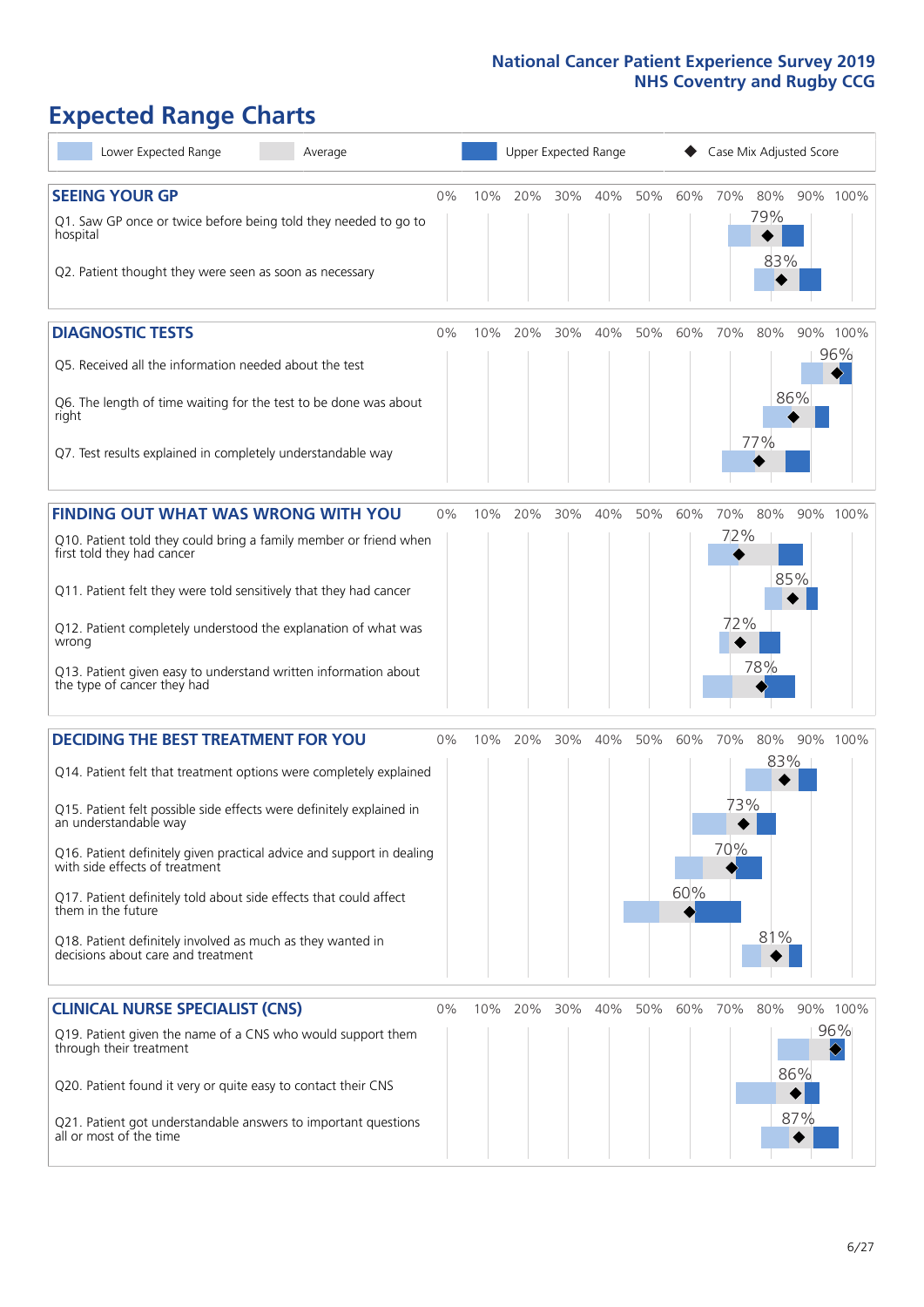# **Expected Range Charts**

| Lower Expected Range<br>Average                                                                                                                                                                                                                                                                                                                                                                                               |    |     |     |     | Upper Expected Range |     |          |            | Case Mix Adjusted Score |     |          |
|-------------------------------------------------------------------------------------------------------------------------------------------------------------------------------------------------------------------------------------------------------------------------------------------------------------------------------------------------------------------------------------------------------------------------------|----|-----|-----|-----|----------------------|-----|----------|------------|-------------------------|-----|----------|
| <b>SUPPORT FOR PEOPLE WITH CANCER</b><br>Q22. Hospital staff gave information about support or self-help<br>groups for people with cancer<br>Q23. Hospital staff discussed or gave information about the impact<br>cancer could have on day to day activities<br>Q24. Hospital staff gave information on getting financial help or<br>possible benefits<br>Q25. Hospital staff told patient they could get free prescriptions | 0% | 10% | 20% | 30% | 40%                  | 50% | 60%      | 70%<br>68% | 80%<br>86%<br>82%       | 88% | 90% 100% |
| <b>OPERATIONS</b><br>Q27. Beforehand, patient had all the information needed about the<br>operation                                                                                                                                                                                                                                                                                                                           | 0% | 10% | 20% | 30% | 40%                  | 50% | 60%      | 70%        | 80%                     | 95% | 90% 100% |
| Q28. Afterwards, staff completely explained how operation had<br>gone in understandable way                                                                                                                                                                                                                                                                                                                                   |    |     |     |     |                      |     |          |            | 84%                     |     |          |
| <b>HOSPITAL CARE AS AN INPATIENT</b>                                                                                                                                                                                                                                                                                                                                                                                          | 0% | 10% | 20% | 30% | 40%                  | 50% | 60%      | 70%        | 80%                     |     | 90% 100% |
| Q30. Hospital staff didn't talk in front of patient as if patient wasn't<br>there<br>Q31. Patient had confidence and trust in all doctors treating them                                                                                                                                                                                                                                                                       |    |     |     |     |                      |     |          |            | 85%<br>85%              |     |          |
| Q32. Patient's family or someone close definitely felt able to talk to<br>a doctor                                                                                                                                                                                                                                                                                                                                            |    |     |     |     |                      |     |          | 73%        |                         |     |          |
| Q33. Patient had confidence and trust in all the ward nurses<br>treating them                                                                                                                                                                                                                                                                                                                                                 |    |     |     |     |                      |     |          | 67%        |                         |     |          |
| Q34. Patient thought there were always or nearly always enough<br>nurses on duty to care for them                                                                                                                                                                                                                                                                                                                             |    |     |     |     |                      |     | 62%<br>◆ |            |                         |     |          |
| Q35. All hospital staff asked patient what name they prefer to be<br>called by                                                                                                                                                                                                                                                                                                                                                |    |     |     |     |                      |     | 62%      |            |                         |     |          |
| Q36. Patient always given enough privacy when discussing<br>condition or treatment                                                                                                                                                                                                                                                                                                                                            |    |     |     |     |                      |     |          |            | 79%                     |     |          |
| Q37. Patient definitely found hospital staff to discuss worries or<br>fears during their inpatient visit                                                                                                                                                                                                                                                                                                                      |    |     |     |     |                      | 52% |          |            |                         |     |          |
| Q38. Hospital staff definitely did everything they could to help<br>control pain                                                                                                                                                                                                                                                                                                                                              |    |     |     |     |                      |     |          |            | 82%                     |     |          |
| Q39. Patient always felt they were treated with respect and dignity<br>while in hospital                                                                                                                                                                                                                                                                                                                                      |    |     |     |     |                      |     |          |            | 85%                     |     |          |
| Q40. Patient given clear written information about what should or<br>should not do after leaving hospital                                                                                                                                                                                                                                                                                                                     |    |     |     |     |                      |     |          |            | 85%                     |     |          |
| Q41. Hospital staff told patient who to contact if worried about<br>condition or treatment after leaving hospital                                                                                                                                                                                                                                                                                                             |    |     |     |     |                      |     |          |            |                         | 92% |          |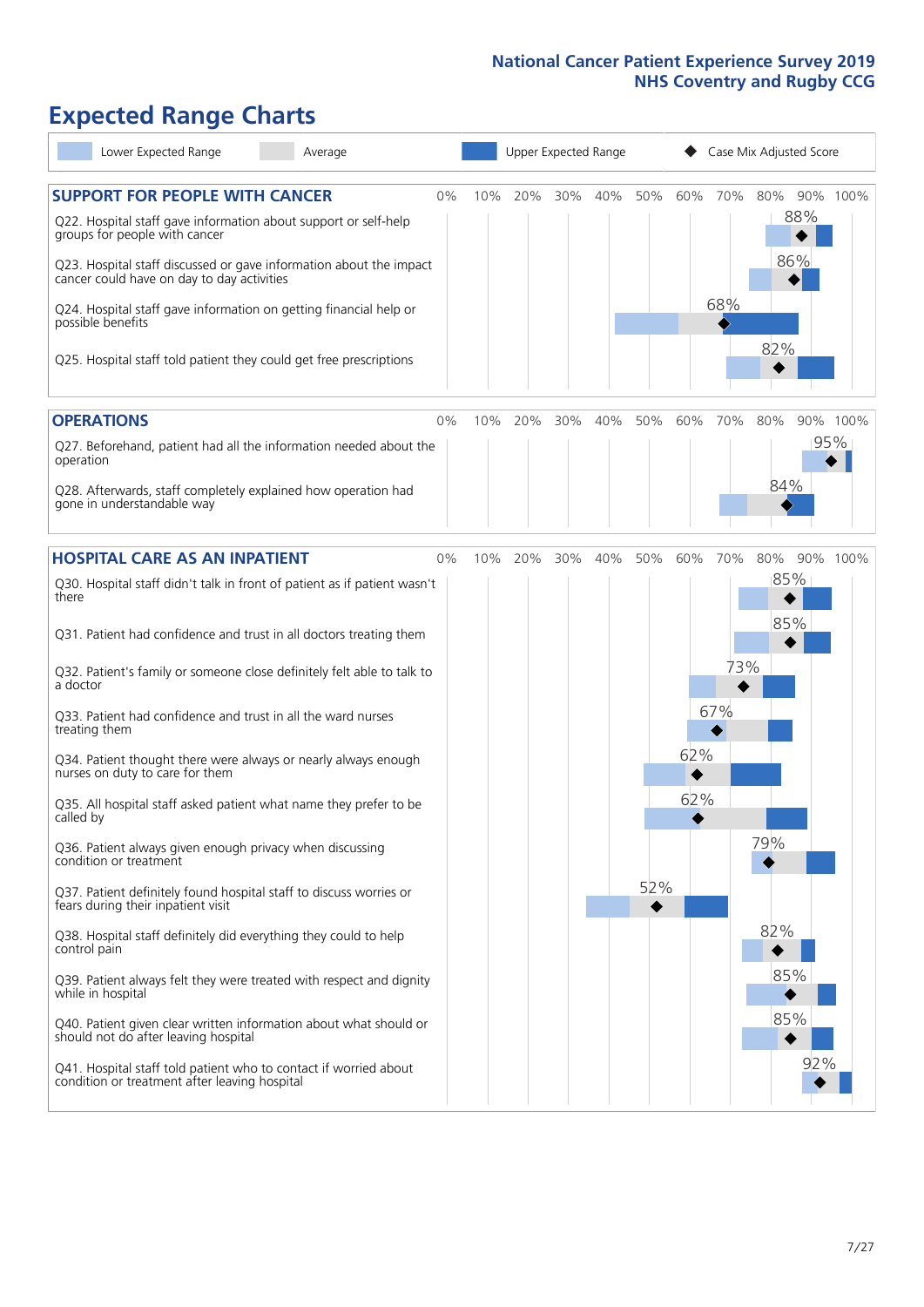## **Expected Range Charts**

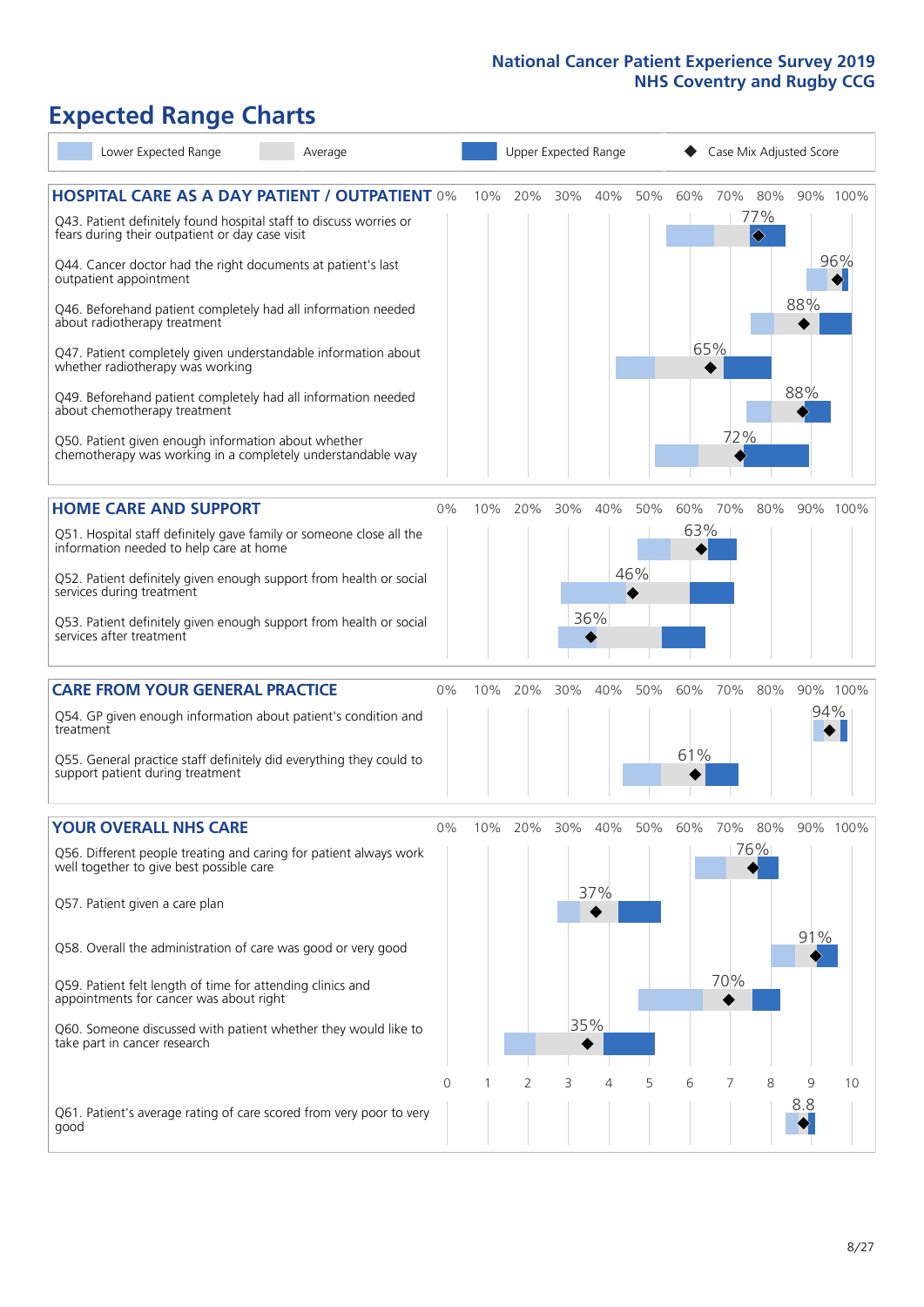# **Comparability Tables**

**CLINICAL NURSE SPECIALIST (CNS)**

\* Indicates where a score has been suppressed because there are less than 21 responses.

\*\* No score available for 2018.

or  $\blacktriangledown$  $\blacktriangle$ 

Change 2018-2019: Indicates where 2019 score is significantly higher or lower than 2018 score Change Overall: Indicates significant change overall (2015, 2016, 2017, 2018 and 2019).

Adjusted Score below Lower Expected Range Adjusted Score between Upper and Lower Expected Ranges Adjusted Score above Upper Expected Range

|                                                                             |           |               | Unadjusted Scores |               |                                                    |         |               | Case Mix Adjusted Scores |                                     |                   |
|-----------------------------------------------------------------------------|-----------|---------------|-------------------|---------------|----------------------------------------------------|---------|---------------|--------------------------|-------------------------------------|-------------------|
|                                                                             | 2018<br>n | 2018<br>Score | 2019<br>n         | 2019<br>Score | $\sqrt{(\text{Change})^2}$ Change<br>2018-<br>2019 | Overall | 2019<br>Score | Lower<br>Range           | Upper<br>Expected Expected<br>Range | National<br>Score |
| <b>SEEING YOUR GP</b>                                                       |           |               |                   |               |                                                    |         |               |                          |                                     |                   |
| Q1. Saw GP once or twice before being told they needed to go<br>to hospital | 417       | 76%           | 411               | 79%           |                                                    |         | 79%           | 75%                      | 83%                                 | 79%               |
| Q2. Patient thought they were seen as soon as necessary                     | 564       | 84%           | 524               | 82%           |                                                    |         | 83%           | 81%                      | 87%                                 | 84%               |
| <b>DIAGNOSTIC TESTS</b>                                                     |           |               |                   |               |                                                    |         |               |                          |                                     |                   |

| -----------------------                                                   |      |     |     |     |  |     |     |     |     |
|---------------------------------------------------------------------------|------|-----|-----|-----|--|-----|-----|-----|-----|
| Q5. Received all the information needed about the test                    | $**$ | **  | 445 | 96% |  | 96% | 93% | 97% | 95% |
| Q6. The length of time waiting for the test to be done was<br>about right | 494  | 86% | 451 | 85% |  | 86% | 85% | 91% | 88% |
| Q7. Test results explained in completely understandable way               | 488  | 77% | 448 | 77% |  | 77% | 76% | 84% | 80% |

#### **FINDING OUT WHAT WAS WRONG WITH YOU** Q10. Patient told they could bring a family member or friend when first told they had cancer <sup>522</sup> **73%** <sup>489</sup> **72% 72%** 72% 82% **77%** Q11. Patient felt they were told sensitively that they had cancer 570 **82%** 533 **85% 85%** 83% 89% **86%** Q12. Patient completely understood the explanation of what was wrong 571 **70%** 533 **72% 72%** 70% 77% **73%** Q13. Patient given easy to understand written information about the type of cancer they had <sup>517</sup> **69%** <sup>455</sup> **77% 78%** 70% 78% **74%**

| <b>DECIDING THE BEST TREATMENT FOR YOU</b>                                                              |      |     |     |     |     |     |     |     |
|---------------------------------------------------------------------------------------------------------|------|-----|-----|-----|-----|-----|-----|-----|
| Q14. Patient felt that treatment options were completely<br>explained                                   | 514  | 83% | 463 | 83% | 83% | 80% | 87% | 83% |
| Q15. Patient felt possible side effects were definitely explained<br>in an understandable way           | 559  | 74% | 516 | 73% | 73% | 69% | 77% | 73% |
| Q16. Patient definitely given practical advice and support in<br>dealing with side effects of treatment | 552  | 68% | 516 | 70% | 70% | 63% | 71% | 67% |
| Q17. Patient definitely told about side effects that could affect<br>them in the future                 | 525  | 59% | 491 | 60% | 60% | 52% | 61% | 57% |
| Q18. Patient definitely involved as much as they wanted in<br>decisions about care and treatment        | $**$ | **  | 526 | 81% | 81% | 78% | 84% | 81% |

| <b>CLINICAL NURSE SPECIALIST (CNS)</b>                                                    |     |     |     |     |  |     |     |     |     |
|-------------------------------------------------------------------------------------------|-----|-----|-----|-----|--|-----|-----|-----|-----|
| Q19. Patient given the name of a CNS who would support them<br>through their treatment    | 564 | 92% | 517 | 96% |  | 96% | 90% | 95% | 92% |
| Q20. Patient found it very or quite easy to contact their CNS                             | 476 | 86% | 465 | 86% |  | 86% | 81% | 88% | 85% |
| Q21. Patient got understandable answers to important<br>questions all or most of the time | 460 | 87% | 455 | 87% |  | 87% | 84% | 91% | 87% |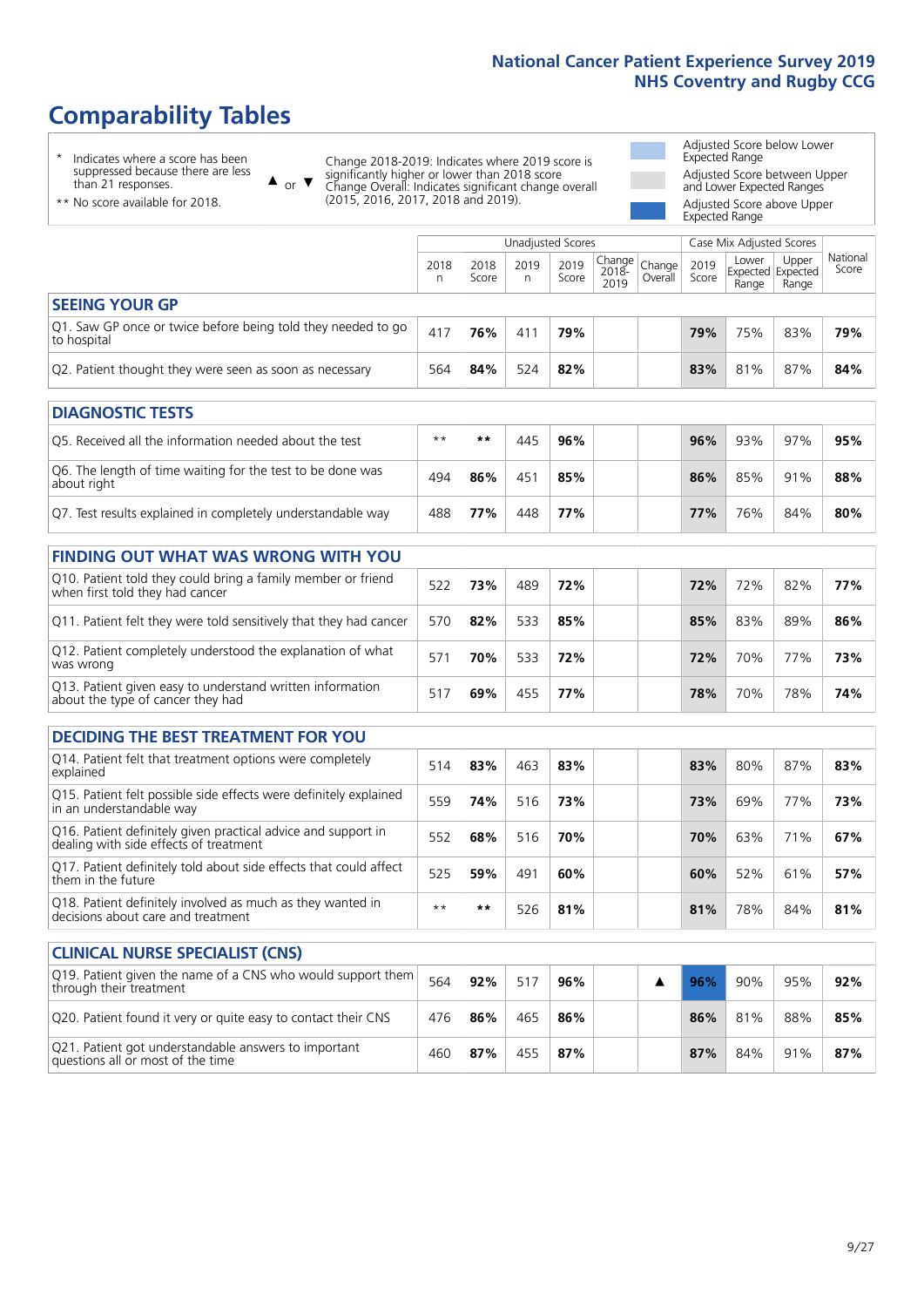# **Comparability Tables**

\* Indicates where a score has been suppressed because there are less than 21 responses.

\*\* No score available for 2018.

 $\triangle$  or  $\nabla$ 

Change 2018-2019: Indicates where 2019 score is significantly higher or lower than 2018 score Change Overall: Indicates significant change overall (2015, 2016, 2017, 2018 and 2019).

Adjusted Score below Lower Expected Range Adjusted Score between Upper and Lower Expected Ranges Adjusted Score above Upper Expected Range

|                                                                                                                   |              |               | <b>Unadjusted Scores</b> |               |                         |                   |               | Case Mix Adjusted Scores            |                |                   |
|-------------------------------------------------------------------------------------------------------------------|--------------|---------------|--------------------------|---------------|-------------------------|-------------------|---------------|-------------------------------------|----------------|-------------------|
|                                                                                                                   | 2018<br>n    | 2018<br>Score | 2019<br>n                | 2019<br>Score | Change<br>2018-<br>2019 | Change<br>Overall | 2019<br>Score | Lower<br>Expected Expected<br>Range | Upper<br>Range | National<br>Score |
| <b>SUPPORT FOR PEOPLE WITH CANCER</b>                                                                             |              |               |                          |               |                         |                   |               |                                     |                |                   |
| Q22. Hospital staff gave information about support or self-help<br>groups for people with cancer                  | 448          | 85%           | 425                      | 88%           |                         |                   | 88%           | 85%                                 | 91%            | 88%               |
| Q23. Hospital staff discussed or gave information about the<br>impact cancer could have on day to day activities  | 403          | 84%           | 377                      | 86%           |                         |                   | 86%           | 80%                                 | 88%            | 84%               |
| Q24. Hospital staff gave information on getting financial help or<br>possible benefits                            | 331          | 65%           | 325                      | 68%           |                         | ▲                 | 68%           | 57%                                 | 68%            | 63%               |
| Q25. Hospital staff told patient they could get free prescriptions                                                | 285          | 85%           | 264                      | 83%           |                         |                   | 82%           | 77%                                 | 87%            | 82%               |
| <b>OPERATIONS</b>                                                                                                 |              |               |                          |               |                         |                   |               |                                     |                |                   |
| Q27. Beforehand, patient had all the information needed about<br>the operation                                    | 302          | 95%           | 253                      | 95%           |                         |                   | 95%           | 94%                                 | 99%            | 96%               |
| Q28. Afterwards, staff completely explained how operation had<br>gone in understandable way                       | 302          | 77%           | 258                      | 84%           |                         |                   | 84%           | 74%                                 | 84%            | 79%               |
| <b>HOSPITAL CARE AS AN INPATIENT</b>                                                                              |              |               |                          |               |                         |                   |               |                                     |                |                   |
| Q30. Hospital staff didn't talk in front of patient as if patient<br>wasn't there                                 | $* *$        | $***$         | 282                      | 84%           |                         |                   | 85%           | 79%                                 | 88%            | 84%               |
| Q31. Patient had confidence and trust in all doctors treating<br>them                                             | $* *$        | $***$         | 282                      | 84%           |                         |                   | 85%           | 79%                                 | 88%            | 84%               |
| Q32. Patient's family or someone close definitely felt able to talk<br>to a doctor                                | $**$         | $***$         | 228                      | 73%           |                         |                   | 73%           | 66%                                 | 78%            | 72%               |
| Q33. Patient had confidence and trust in all the ward nurses<br>treating them                                     | $**$         | $***$         | 282                      | 66%           |                         |                   | 67%           | 69%                                 | 79%            | 74%               |
| Q34. Patient thought there were always or nearly always<br>enough nurses on duty to care for them                 | $* *$        | $***$         | 280                      | 61%           |                         |                   | 62%           | 59%                                 | 70%            | 64%               |
| Q35. All hospital staff asked patient what name they prefer to<br>be called by                                    | $**$         | **            | 274                      | 61%           |                         |                   | 62%           | 63%                                 | 79%            | 71%               |
| Q36. Patient always given enough privacy when discussing<br>condition or treatment                                | $* *$        | $***$         | 282                      | 79%           |                         |                   | 79%           | 80%                                 | 89%            | 85%               |
| Q37. Patient definitely found hospital staff to discuss worries or<br>fears during their inpatient visit          | $**$         | $***$         | 209                      | 52%           |                         |                   | 52%           | 45%                                 | 59%            | 52%               |
| Q38. Hospital staff definitely did everything they could to help<br>control pain                                  | $* *$        | $**$          | 248                      | 81%           |                         |                   | 82%           | 78%                                 | 87%            | 83%               |
| Q39. Patient always felt they were treated with respect and<br>dignity while in hospital                          | $\star\star$ | $***$         | 284                      | 85%           |                         |                   | 85%           | 84%                                 | 92%            | 88%               |
| Q40. Patient given clear written information about what should<br>or should not do after leaving hospital         | $**$         | $***$         | 260                      | 85%           |                         |                   | 85%           | 82%                                 | 90%            | 86%               |
| Q41. Hospital staff told patient who to contact if worried about<br>condition or treatment after leaving hospital | $**$         | $***$         | 271                      | 92%           |                         |                   | 92%           | 91%                                 | 97%            | 94%               |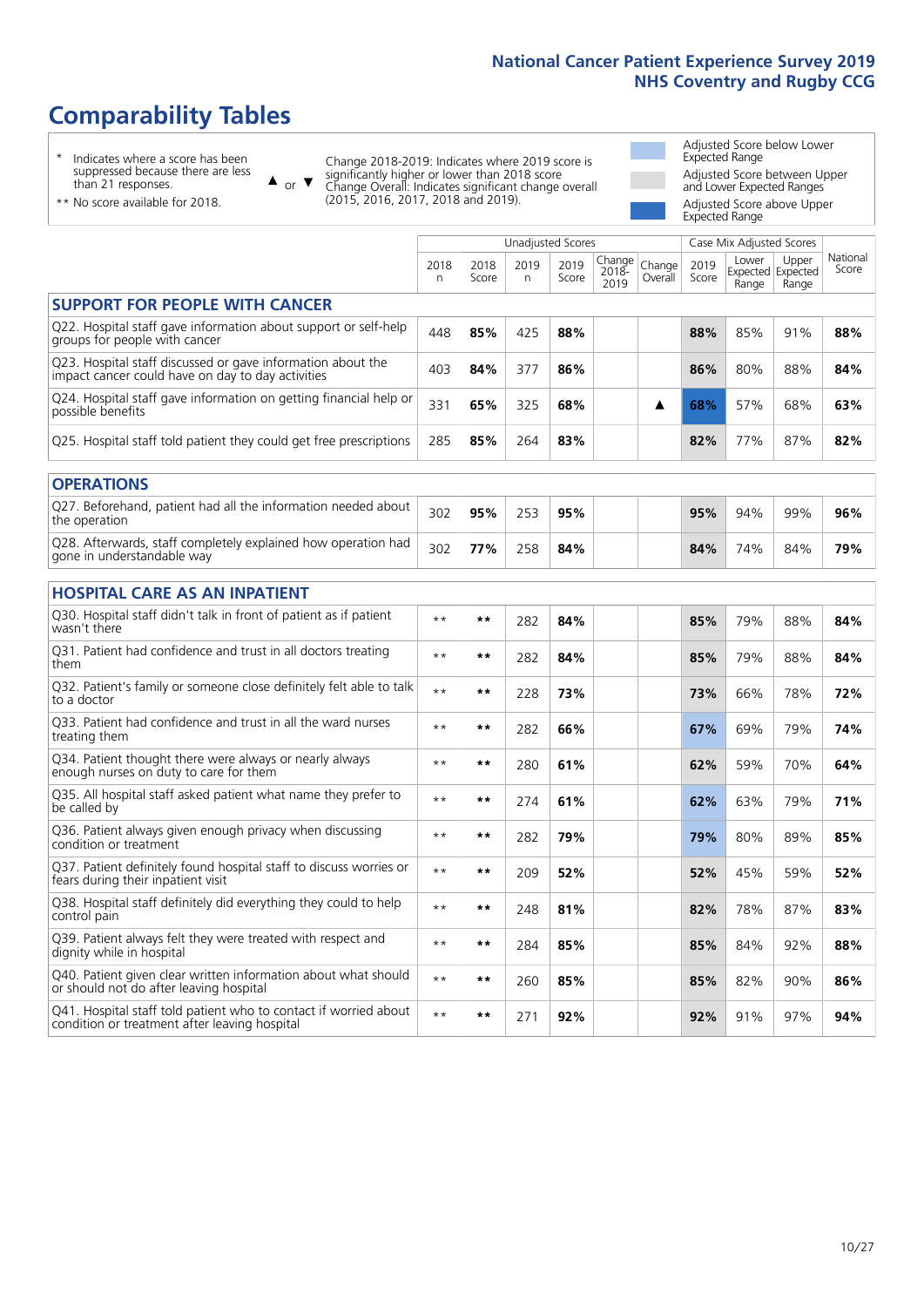# **Comparability Tables**

\* Indicates where a score has been suppressed because there are less than 21 responses.

 $\triangle$  or  $\nabla$ 

Change 2018-2019: Indicates where 2019 score is significantly higher or lower than 2018 score Change Overall: Indicates significant change overall (2015, 2016, 2017, 2018 and 2019).

Adjusted Score below Lower Expected Range Adjusted Score between Upper and Lower Expected Ranges Adjusted Score above Upper Expected Range

\*\* No score available for 2018.

|                                                                                                                       |              |               |            | <b>Unadjusted Scores</b> |                         |                   |               | Case Mix Adjusted Scores |                                     |                   |
|-----------------------------------------------------------------------------------------------------------------------|--------------|---------------|------------|--------------------------|-------------------------|-------------------|---------------|--------------------------|-------------------------------------|-------------------|
|                                                                                                                       | 2018<br>n    | 2018<br>Score | 2019<br>n. | 2019<br>Score            | Change<br>2018-<br>2019 | Change<br>Overall | 2019<br>Score | Lower<br>Range           | Upper<br>Expected Expected<br>Range | National<br>Score |
| <b>HOSPITAL CARE AS A DAY PATIENT / OUTPATIENT</b>                                                                    |              |               |            |                          |                         |                   |               |                          |                                     |                   |
| Q43. Patient definitely found hospital staff to discuss worries or<br>fears during their outpatient or day case visit | 433          | 75%           | 409        | 77%                      |                         | ▲                 | 77%           | 66%                      | 75%                                 | 71%               |
| Q44. Cancer doctor had the right documents at patient's last<br>outpatient appointment                                | 499          | 97%           | 472        | 96%                      |                         |                   | 96%           | 94%                      | 98%                                 | 96%               |
| Q46. Beforehand patient completely had all information needed<br>about radiotherapy treatment                         | 151          | 77%           | 140        | 88%                      |                         |                   | 88%           | 81%                      | 92%                                 | 86%               |
| Q47. Patient completely given understandable information<br>about whether radiotherapy was working                    | 122          | 56%           | 125        | 65%                      |                         |                   | 65%           | 51%                      | 68%                                 | 60%               |
| Q49. Beforehand patient completely had all information needed<br>about chemotherapy treatment                         | 296          | 89%           | 300        | 88%                      |                         |                   | 88%           | 80%                      | 88%                                 | 84%               |
| Q50. Patient given enough information about whether<br>chemotherapy was working in a completely understandable way    | 268          | 72%           | 269        | 72%                      |                         | ▲                 | 72%           | 62%                      | 73%                                 | 68%               |
| <b>HOME CARE AND SUPPORT</b>                                                                                          |              |               |            |                          |                         |                   |               |                          |                                     |                   |
| Q51. Hospital staff definitely gave family or someone close all<br>the information needed to help care at home        | 472          | 62%           | 426        | 63%                      |                         | ▲                 | 63%           | 55%                      | 64%                                 | 60%               |
| Q52. Patient definitely given enough support from health or<br>social services during treatment                       | 287          | 52%           | 248        | 46%                      |                         |                   | 46%           | 44%                      | 60%                                 | 52%               |
| Q53. Patient definitely given enough support from health or<br>social services after treatment                        | 174          | 43%           | 149        | 36%                      |                         |                   | 36%           | 37%                      | 53%                                 | 45%               |
| <b>CARE FROM YOUR GENERAL PRACTICE</b>                                                                                |              |               |            |                          |                         |                   |               |                          |                                     |                   |
| Q54. GP given enough information about patient's condition<br>and treatment                                           | 442          | 95%           | 412        | 94%                      |                         |                   | 94%           | 93%                      | 97%                                 | 95%               |
| Q55. General practice staff definitely did everything they could<br>to support patient during treatment               | 376          | 61%           | 335        | 61%                      |                         |                   | 61%           | 53%                      | 64%                                 | 58%               |
| <b>YOUR OVERALL NHS CARE</b>                                                                                          |              |               |            |                          |                         |                   |               |                          |                                     |                   |
| Q56. Different people treating and caring for patient always                                                          | $\star\star$ | $***$         |            | 75%                      |                         |                   | 76%           | 69%                      | 77%                                 | 73%               |
| work well together to give best possible care                                                                         |              |               | 512        |                          |                         |                   |               |                          |                                     |                   |
| Q57. Patient given a care plan                                                                                        | 457          | 39%           | 407        | 37%                      |                         |                   | 37%           | 33%                      | 42%                                 | 38%               |
| Q58. Overall the administration of care was good or very good                                                         | 567          | 90%           | 527        | 91%                      |                         |                   | 91%           | 86%                      | 91%                                 | 89%               |
| Q59. Patient felt length of time for attending clinics and<br>appointments for cancer was about right                 | 567          | 71%           | 523        | 69%                      |                         | ▲                 | 70%           | 63%                      | 76%                                 | 69%               |
| Q60. Someone discussed with patient whether they would like<br>to take part in cancer research                        | 533          | 38%           | 482        | 36%                      |                         |                   | 35%           | 22%                      | 39%                                 | 30%               |
| Q61. Patient's average rating of care scored from very poor to<br>very good                                           | 550          | 8.8           | 522        | 8.8                      |                         | ▲                 | 8.8           | 8.7                      | 8.9                                 | 8.8               |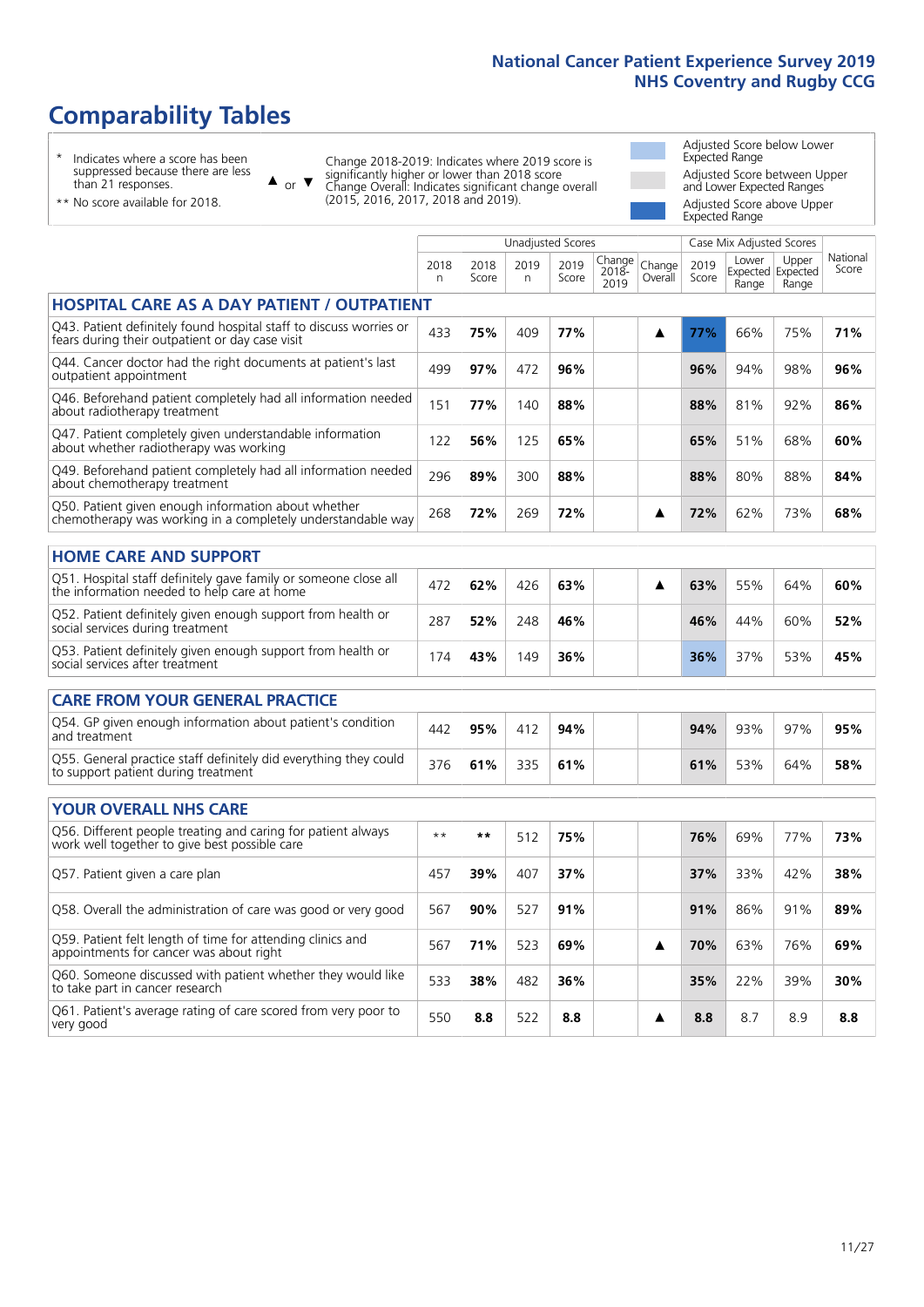- \* Indicates where a score has been suppressed because there are less than 21 responses.
- n.a. Indicates that there were no respondents for that tumour group.

| <b>SEEING YOUR GP</b>                           |            |       |                      |                   |                    |                |                  |                                 | Tumour Group |         |                                                     |                 |                 |       |                |
|-------------------------------------------------|------------|-------|----------------------|-------------------|--------------------|----------------|------------------|---------------------------------|--------------|---------|-----------------------------------------------------|-----------------|-----------------|-------|----------------|
|                                                 |            | Brain | <b>Breast</b>        | Colorectal<br>LGT | ᠊ᢛ<br>Gynaecologic | Haematological | Head and<br>Neck | Lung                            | Prostate     | Sarcoma | Skin                                                | Upper<br>Gastro | Irologica       | Other | All<br>Cancers |
| Q1. Saw GP once or twice before being told they | <b>CCG</b> |       | n.a. 95% 71% 87% 75% |                   |                    |                | $\star$          | $^\star$                        | 77%          | $\star$ |                                                     |                 | 75% 85% 56% 79% |       |                |
| needed to go to hospital                        | National I |       |                      |                   |                    |                |                  | 59% 94% 75% 77% 67% 79% 71% 82% |              |         | 71% 90% 74% 83% 74% 79%                             |                 |                 |       |                |
| Q2. Patient thought they were seen as soon as   | <b>CCG</b> | n.a.  |                      | 86% 81% 85% 85%   |                    |                | $\star$          | $\star$                         | 72%          | $\star$ |                                                     |                 | 81% 91% 68% 82% |       |                |
| necessary                                       | National I | 79%   |                      |                   |                    |                |                  |                                 |              |         | 89% 83% 81% 82% 81% 84% 86% 69% 85% 79% 85% 79% 84% |                 |                 |       |                |

#### **DIAGNOSTIC TESTS** Tumour Group

|                                                   |                                          | Brain | <b>Breast</b> | olorectal.<br>LGT<br>Ü | $\overline{\sigma}$<br>Gynaecologic | Haematologica   | Head and<br>Neck    | <b>Dung</b> | Prostate | Sarcoma | Skin | Upper<br>Gastro | Irological                                              | Other | All<br>Cancers |
|---------------------------------------------------|------------------------------------------|-------|---------------|------------------------|-------------------------------------|-----------------|---------------------|-------------|----------|---------|------|-----------------|---------------------------------------------------------|-------|----------------|
| Q5. Received all the information needed about     | <b>CCG</b>                               | n.a.  |               | 97% 92%                | 97%                                 | 98%             | $\star$             | $\star$     | 98%      | $\star$ |      | 96%             | 97% 95% 96%                                             |       |                |
| the test                                          | National                                 | 93%   |               | 95% 95%                |                                     |                 | 93% 95% 93% 95% 95% |             |          | 93%     | 96%  |                 | 95% 95% 95% 95%                                         |       |                |
| Q6. The length of time waiting for the test to be | <b>CCG</b>                               | n.a.  |               | 94% 84%                |                                     | 97% 88%         | $\star$             | $\star$     | 81%      | $\star$ |      |                 | 88% 81% 69% 85%                                         |       |                |
| done was about right                              | National                                 |       |               |                        |                                     |                 |                     |             |          |         |      |                 | 84% 91% 88% 86% 89% 88% 87% 87% 81% 87% 84% 87% 86% 88% |       |                |
| Q7. Test results explained in completely          | <b>CCG</b>                               | n.a.  |               |                        |                                     | 74% 73% 74% 81% | $\star$             | $\star$     | 83%      | $\star$ |      |                 | 75% 94% 70% 77%                                         |       |                |
| understandable way                                | National 71% 83% 82% 77% 77% 79% 80% 80% |       |               |                        |                                     |                 |                     |             |          |         |      |                 | 78% 84% 75% 80% 76% 80%                                 |       |                |

| <b>FINDING OUT WHAT WAS WRONG WITH YOU</b>        |            |        |                 |                        |                |                |                        |                             | Tumour Group |         |         |                 |            |                 |                |
|---------------------------------------------------|------------|--------|-----------------|------------------------|----------------|----------------|------------------------|-----------------------------|--------------|---------|---------|-----------------|------------|-----------------|----------------|
|                                                   |            | Brain  | <b>Breast</b>   | olorectal.<br>LGT<br>Û | Gynaecological | Haematological | ad and<br>Neck<br>Head | Lung                        | Prostate     | Sarcoma | Skin    | Upper<br>Gastro | Irological | Other           | All<br>Cancers |
| Q10. Patient told they could bring a family       | <b>CCG</b> | n.a.   |                 | 72% 82%                | 85%            | 61%            | $\star$                | $\star$                     | 70%          | $\ast$  | $\star$ | 70%             | 77%        | 72% 72%         |                |
| member or friend when first told they had cancer  | National   | 85%    | 82% 82%         |                        | 71%            | 71%            | 71%                    | 77%                         | 79%          | 73%     | 69%     | 76%             | 73%        | 75%             | 77%            |
| Q11. Patient felt they were told sensitively that | CCG        | n.a.   |                 | 81% 86%                | 92%            | 89%            | $\star$                | $\star$                     | 85%          | $\ast$  | $\star$ | 74%             | 88%        | 83%             | 85%            |
| they had cancer                                   | National   |        | 79% 89% 87% 82% |                        |                | 84% 87% 83%    |                        |                             | 86%          | 84%     | 89%     |                 |            | 81% 84% 83% 86% |                |
| Q12. Patient completely understood the            | CCG        | n.a.   | 75%             |                        | 76% 81%        | 56%            | $\star$                | $\star$                     | 72%          | $\ast$  | $\star$ |                 |            | 74% 85% 69% 72% |                |
| explanation of what was wrong                     | National   |        | 66% 77%         | 79%                    | 73%            | 60%            | 78%                    | 76%                         | 79%          | 67%     | 80%     | 70%             | 77%        | 70%             | 73%            |
| Q13. Patient given easy to understand written     | <b>CCG</b> | n.a.   | 70%             | 77%                    | 77%            | 87%            | $\star$                | $\star$                     | 86%          | $\star$ | $\ast$  |                 | 65% 89%    |                 | 68% 77%        |
| information about the type of cancer they had     | National   | $66\%$ | 78%             | 73%                    | 71%            |                |                        | 76% 69% 67% 83% 67% 84% 67% |              |         |         |                 | 74%        | 65%             | 74%            |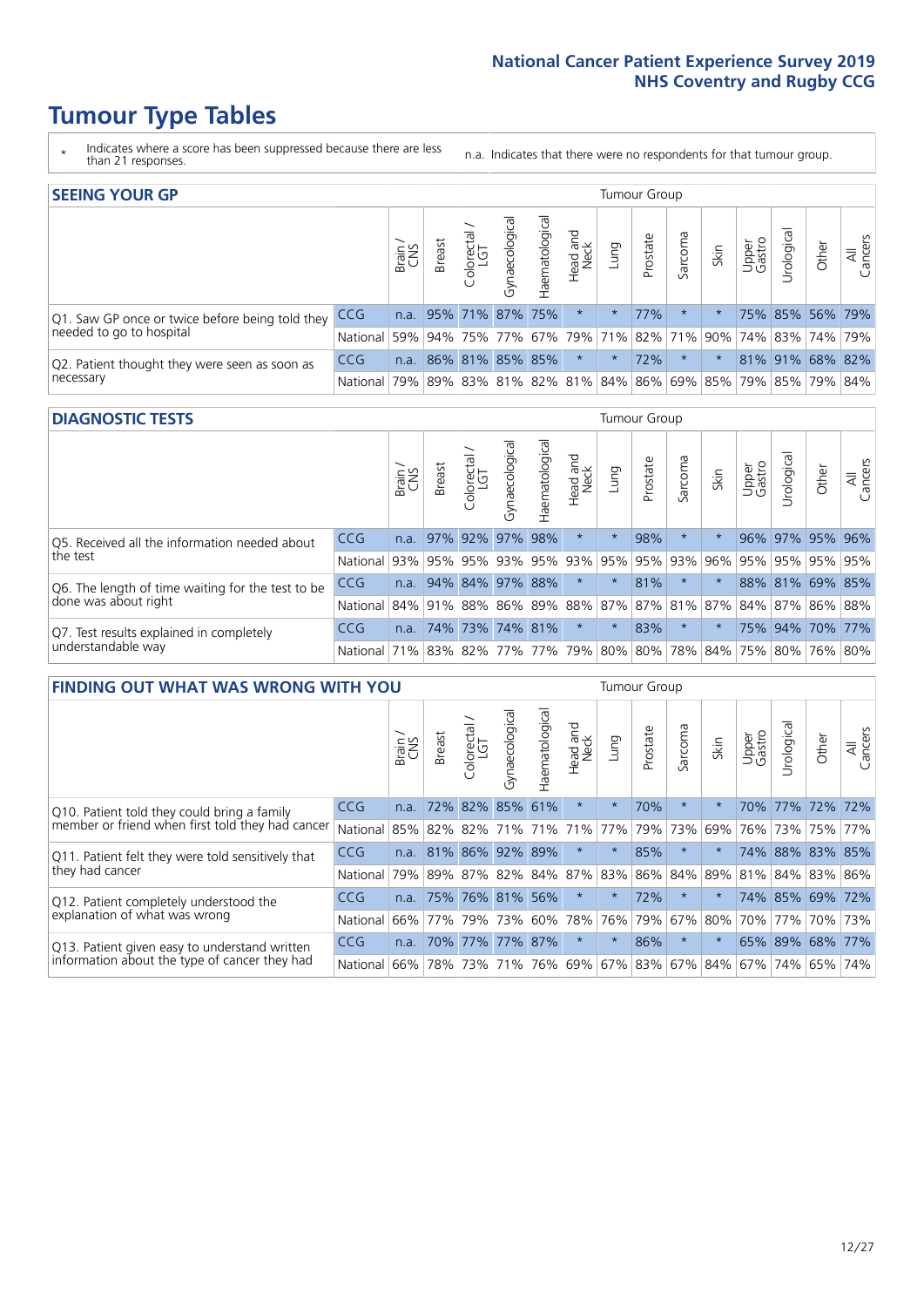\* Indicates where a score has been suppressed because there are less than 21 responses.

n.a. Indicates that there were no respondents for that tumour group.

| <b>DECIDING THE BEST TREATMENT FOR YOU</b>         |            |       |               |                        |                |                |                        |          | <b>Tumour Group</b> |                                     |         |                 |            |                 |                |
|----------------------------------------------------|------------|-------|---------------|------------------------|----------------|----------------|------------------------|----------|---------------------|-------------------------------------|---------|-----------------|------------|-----------------|----------------|
|                                                    |            | Brain | <b>Breast</b> | olorectal.<br>LGT<br>Ū | Gynaecological | Haematological | ad and<br>Neck<br>Head | Lung     | Prostate            | Sarcoma                             | Skin    | Upper<br>Gastro | Jrological | Other           | All<br>Cancers |
| Q14. Patient felt that treatment options were      | CCG        | n.a.  | 75%           | 86%                    | 83%            | 86%            | $\star$                | $\star$  | 82%                 | $\star$                             |         | 85%             |            | 93% 82%         | 83%            |
| completely explained                               | National   | 85%   | 85%           |                        | 85% 85%        | 82%            | 87%                    | 84%      | 83%                 | 83%                                 | 89%     | 81%             |            | 83% 79% 83%     |                |
| Q15. Patient felt possible side effects were       | <b>CCG</b> | n.a.  | 67%           | 74%                    | 89%            | 75%            | $\star$                | $\star$  | 73%                 | $^\star$                            |         |                 |            | 85% 88% 67% 73% |                |
| definitely explained in an understandable way      | National   | 69%   | 74%           | 76%                    | 75%            | 69%            | 73%                    | 74%      | 73%                 | 73%                                 | 77%     | 72%             | 71%        | 70% 73%         |                |
| Q16. Patient definitely given practical advice and | CCG        | n.a.  | <b>72%</b>    | 73%                    | 75%            | 66%            | $\ast$                 | $^\star$ | 56%                 | $\star$                             |         | 85%             |            | 68% 64% 70%     |                |
| support in dealing with side effects of treatment  | National   | 63%   | 70%           | 70%                    | 69%            |                | 65% 70%                | 69%      | 65%                 | 66%                                 | 71%     | 66%             |            | 63% 64%         | 67%            |
| Q17. Patient definitely told about side effects    | CCG        | n.a.  |               | 55% 57%                | 63%            | 54%            | $\star$                | $^\star$ | 71%                 | $\star$                             | $\star$ | 81%             | 77%        | 50%             | 60%            |
| that could affect them in the future               | National   | 62%   | 57%           | 59%                    | 56%            | 51%            | 64%                    | 56%      | 66%                 | 54%                                 | 66%     | 53%             |            | 56% 52%         | 57%            |
| Q18. Patient definitely involved as much as they   | CCG        | n.a.  | <b>77%</b>    | 79%                    | 89% 78%        |                | $\star$                | $\star$  | 85%                 | $\star$                             |         |                 |            | 93% 82% 79% 81% |                |
| wanted in decisions about care and treatment       | National   | 79%   |               |                        |                |                |                        |          |                     | 81% 83% 81% 80% 81% 81% 84% 81% 87% |         | 79%             |            | 79% 78% 81%     |                |

#### **CLINICAL NURSE SPECIALIST (CNS)** Tumour Group

|                                             |            | Brain | <b>Breast</b> | Colorectal<br>LGT | Gynaecologic            | $\overline{\sigma}$<br>Ü<br>aematologi | Head and<br>Neck | Lung    | Prostate | Sarcoma | Skin    | Upper<br>Gastro | ᆕ<br>Irologica | Other                                               | All<br>Cancers |
|---------------------------------------------|------------|-------|---------------|-------------------|-------------------------|----------------------------------------|------------------|---------|----------|---------|---------|-----------------|----------------|-----------------------------------------------------|----------------|
| Q19. Patient given the name of a CNS who    | <b>CCG</b> | n.a.  |               |                   | 98% 97% 100% 95%        |                                        | $\star$          |         | 95%      | $\star$ | *       | 92%             |                | 87% 98% 96%                                         |                |
| would support them through their treatment  | National   |       |               |                   | 95% 95% 92% 95% 92% 91% |                                        |                  |         |          |         |         |                 |                | 94% 91% 91% 91% 93% 85% 89%                         | 92%            |
| Q20. Patient found it very or quite easy to | CCG        | n.a.  |               |                   | 85% 93% 97% 81%         |                                        | $\star$          | $\star$ | 73%      | $\star$ | $\star$ |                 |                | 87% 83% 81% 86%                                     |                |
| contact their CNS                           | National   |       |               |                   | 86% 84% 88% 85%         |                                        | 87% 86% 86% 80%  |         |          |         |         | 86% 90% 85%     |                | 83% 83%                                             | 85%            |
| Q21. Patient got understandable answers to  | CCG        | n.a.  |               | 89% 91%           | 94%                     | 81%                                    | $\star$          | $\star$ | 75%      | $\star$ | $\star$ | $\star$         |                | 83% 80%                                             | 87%            |
| important questions all or most of the time | National   |       |               |                   | 82%   87%   89%   86%   |                                        |                  |         |          |         |         |                 |                | 89%   88%   86%   87%   87%   93%   86%   87%   86% | 87%            |

| <b>SUPPORT FOR PEOPLE WITH CANCER</b>                                                             |            |       |               |                        |                                     |                |                        |             | Tumour Group |         |         |                 |           |          |                |
|---------------------------------------------------------------------------------------------------|------------|-------|---------------|------------------------|-------------------------------------|----------------|------------------------|-------------|--------------|---------|---------|-----------------|-----------|----------|----------------|
|                                                                                                   |            | Brain | <b>Breast</b> | olorectal.<br>LGT<br>Ũ | $\overline{\sigma}$<br>Gynaecologic | Haematological | ad and<br>Neck<br>Head | Lung        | Prostate     | Sarcoma | Skin    | Upper<br>Gastro | Jrologica | Other    | All<br>Cancers |
| Q22. Hospital staff gave information about<br>support or self-help groups for people with         | <b>CCG</b> | n.a.  | 95%           | 85%                    | 93%                                 | 79%            | $\star$                | $\star$     | 83%          | $\star$ |         | 92%             | 86%       | 80% 88%  |                |
| cancer                                                                                            | National   | 92%   | 92%           | 88%                    | 87%                                 | 86%            | 88%                    | 87%         | 91%          | 86%     | 90%     | 88%             | 81%       | 83%      | 88%            |
| Q23. Hospital staff discussed or gave information<br>about the impact cancer could have on day to | CCG        | n.a.  |               | 89% 86% 92%            |                                     | 82%            | $\star$                | $\star$     | 85%          | $\star$ | $\star$ | 96%             | $\star$   | 74%      | 86%            |
| day activities                                                                                    | National   | 84%   | 86%           | 85%                    | 82%                                 | 84%            | 84%                    | 83%         | 88%          | 81%     | 86%     | 83%             | 78%       | 79%      | 84%            |
| Q24. Hospital staff gave information on getting                                                   | CCG        | n.a.  |               | 85% 51%                |                                     | 79% 43%        | $\star$                | $\star$     | 65%          | $\star$ | $\star$ | $\star$         | $^\star$  | 74%      | 68%            |
| financial help or possible benefits                                                               | National   | 78%   | 68%           | 61%                    | 66%                                 | 61%            | 67%                    | 72%         | 55%          | 64%     | 60%     | 64%             | 47%       | 59%      | 63%            |
| Q25. Hospital staff told patient they could get                                                   | <b>CCG</b> | n.a.  | 89%           | 75%                    | $\star$                             | 82%            | $\star$                | $\star$     | $\star$      | $\star$ | $\star$ | $\star$         | $\star$   |          | 86% 83%        |
| free prescriptions                                                                                | National   | 82%   | 81% 83%       |                        | 79%                                 | 87%            |                        | 84% 86% 80% |              |         | 78% 71% | $84\%$          | 73%       | $ 81\% $ | 82%            |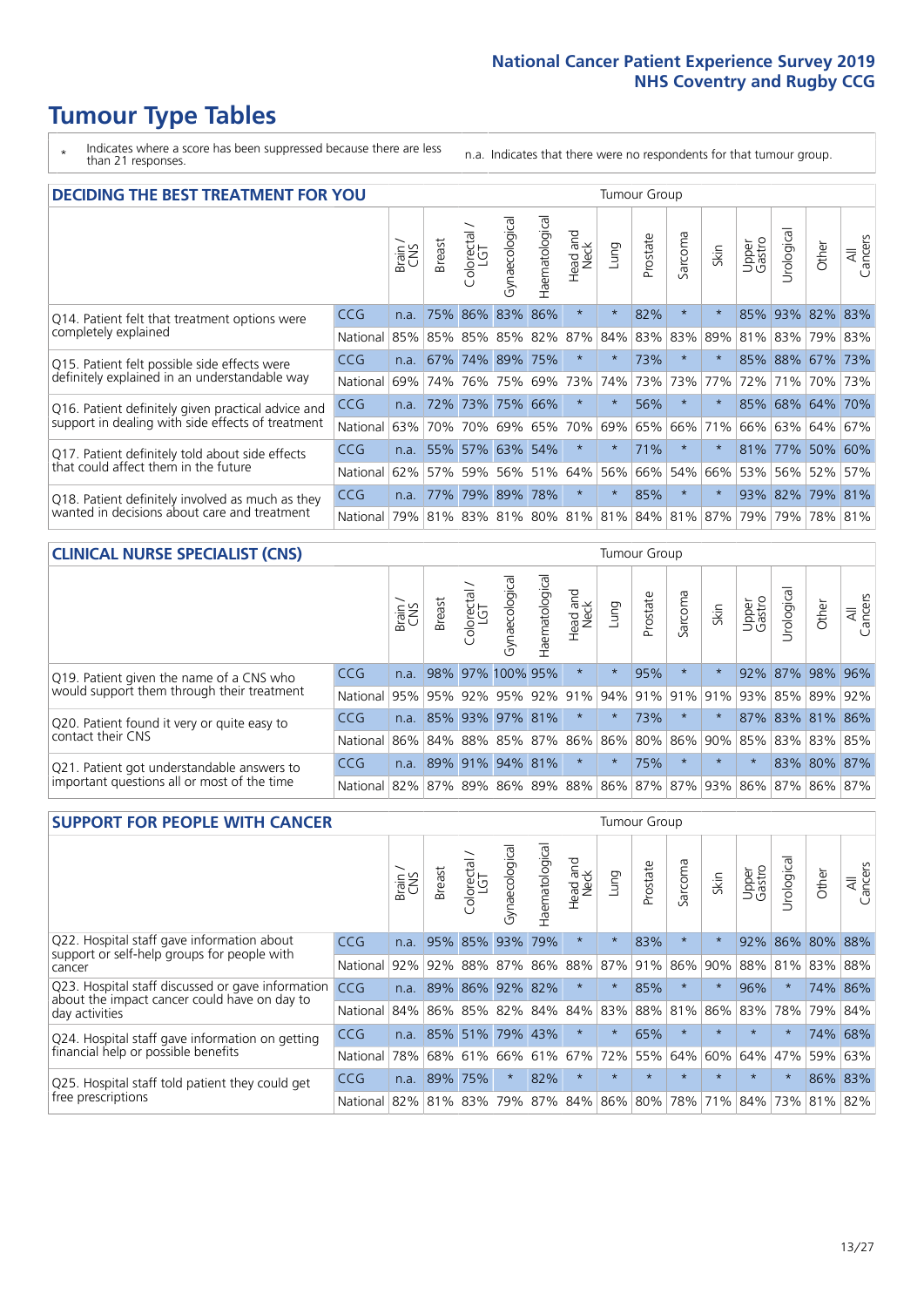- \* Indicates where a score has been suppressed because there are less than 21 responses.
- n.a. Indicates that there were no respondents for that tumour group.

| <b>OPERATIONS</b>                                |            |       |               |               |                   |                |                         |         | Tumour Group |         |         |                 |                                                       |             |                |
|--------------------------------------------------|------------|-------|---------------|---------------|-------------------|----------------|-------------------------|---------|--------------|---------|---------|-----------------|-------------------------------------------------------|-------------|----------------|
|                                                  |            | Brain | <b>Breast</b> | Colorectal    | ক<br>Gynaecologic | Haematological | Head and<br>Neck        | Lung    | Prostate     | Sarcoma | Skin    | Upper<br>Gastro | $\sigma$<br>Jrologica                                 | Other       | All<br>Cancers |
| Q27. Beforehand, patient had all the information | CCG        |       |               | n.a. 93% 100% | $\star$           | $\star$        | $\star$                 | $\star$ | 91%          | $\star$ | $\star$ |                 |                                                       | 96% 95% 95% |                |
| needed about the operation                       | National   | 96%   |               | 97% 96%       | 96%               |                | 94% 96% 95% 97% 95% 96% |         |              |         |         | 96%             |                                                       | 95% 95% 96% |                |
| Q28. Afterwards, staff completely explained how  | <b>CCG</b> | n.a.  |               | 84% 86%       | $\star$           | $\star$        | $\star$                 | $\star$ | 86%          | $\star$ | $\star$ | $\star$         |                                                       | 77% 77% 84% |                |
| operation had gone in understandable way         | National   | 76%   |               | 79% 83%       |                   |                |                         |         |              |         |         |                 | 79%  78%  79%  79%  78%  80%  82%  79%  76%  77%  79% |             |                |

#### **HOSPITAL CARE AS AN INPATIENT** Tumour Group

|                                                                                                  |            | Brain | <b>Breast</b>        | Colorectal /<br>LGT | Gynaecological      | Haematological  | Head and<br>Neck | Lung    | Prostate | Sarcoma | Skin    | Upper<br>Gastro | Jrological                                              | Other        | All<br>Cancers |
|--------------------------------------------------------------------------------------------------|------------|-------|----------------------|---------------------|---------------------|-----------------|------------------|---------|----------|---------|---------|-----------------|---------------------------------------------------------|--------------|----------------|
| Q30. Hospital staff didn't talk in front of patient                                              | CCG        | n.a.  | 86%                  | 80%                 | 92%                 | 92%             | $\star$          | $\star$ | 85%      | $\star$ | $\star$ | $\star$         |                                                         | 85% 77% 84%  |                |
| as if patient wasn't there                                                                       | National   | 81%   |                      | 86% 81% 83%         |                     |                 | 84% 83% 81%      |         | 88%      | 86%     | 86%     | 81%             | 83%                                                     | 82%          | 84%            |
| 031. Patient had confidence and trust in all                                                     | CCG        | n.a.  |                      | 81% 82% 80% 86%     |                     |                 | $\star$          | $\star$ | 88%      | $\star$ | $\star$ |                 |                                                         | 96% 74% 84%  |                |
| doctors treating them                                                                            | National   | 82%   | 83%                  | 85%                 | 83%                 | 82%             | 87%              | 83%     | 89%      | 86%     | 85%     | 81%             | 85%                                                     | 80%          | 84%            |
| Q32. Patient's family or someone close definitely                                                | CCG        | n.a.  |                      | 67% 82% 90% 77%     |                     |                 | $\star$          | $\star$ | 59%      | $\star$ | $\star$ |                 | $\star$                                                 | 52% 73%      |                |
| felt able to talk to a doctor                                                                    | National   | 67%   | 72%                  | 73%                 | 72%                 | 74%             | 75%              | 74%     | 72%      | 71%     | 74%     | 73%             | 71%                                                     | 69%          | 72%            |
| Q33. Patient had confidence and trust in all the                                                 | CCG        | n.a.  | 60%                  | 64%                 | 72%                 | 72%             | $\star$          | $\star$ | 76%      | $\star$ | $\star$ | $\star$         |                                                         | 69% 63% 66%  |                |
| ward nurses treating them                                                                        | National   | 72%   | 73%                  | 72%                 |                     | 71% 77%         | 75%              | 77%     | 79%      | 74%     | 75%     | 73%             | 77%                                                     | 69%          | 74%            |
| Q34. Patient thought there were always or nearly                                                 | CCG        | n.a.  | 59%                  |                     | 62% 67% 64%         |                 | $\star$          | $\star$ | 62%      | $\star$ | $\star$ | $\star$         |                                                         | 62% 63% 61%  |                |
| always enough nurses on duty to care for them                                                    | National   | 68%   | 64%                  | 62%                 |                     | 63% 63% 65% 68% |                  |         | 72%      | 65%     |         | 70% 65%         |                                                         | 66% 60% 64%  |                |
| Q35. All hospital staff asked patient what name                                                  | CCG        | n.a.  |                      | 60% 60%             | 50%                 | 75%             | $\star$          | $\star$ | 54%      | $\star$ | $\star$ | $\star$         | 69%                                                     | 58%          | 61%            |
| they prefer to be called by                                                                      | National   | 68%   | 62%                  | 74%                 | 65%                 | 72%             | 71%              | 76%     | 72%      | 74%     | 70%     | 78%             | 76%                                                     | 69%          | 71%            |
| Q36. Patient always given enough privacy when                                                    | <b>CCG</b> | n.a.  | 74%                  | 84%                 | 68% 92%             |                 | $\star$          | $\star$ | 81%      | $\star$ | $\star$ |                 | 88%                                                     | 67%          | 79%            |
| discussing condition or treatment                                                                | National   | 78%   |                      | 84% 85% 81%         |                     |                 | 86% 87% 84%      |         | 88%      | 84%     | 84%     | 84%             | 85%                                                     | 82%          | 85%            |
| Q37. Patient definitely found hospital staff to                                                  | CCG        | n.a.  | 51%                  | 50%                 | $\star$             | 63%             | $\star$          | $\star$ | $\star$  | $\star$ | $\star$ | $\star$         | $\star$                                                 | $\star$      | 52%            |
| discuss worries or fears during their inpatient visit                                            | National   | 45%   | 51%                  | 55%                 | 51%                 | 56%             | 52%              | 49%     | 53%      | 54%     | 51%     | 53%             | 49%                                                     | 46%          | 52%            |
| Q38. Hospital staff definitely did everything they                                               | CCG        |       | n.a. 71% 86% 92% 88% |                     |                     |                 | $\star$          | $\star$ | 76%      | $\star$ | $\star$ |                 |                                                         | 100% 73% 81% |                |
| could to help control pain                                                                       | National   | 85%   | 83%                  |                     | 84% 82% 82% 80% 84% |                 |                  |         | 85%      | 83%     |         | 85% 82%         |                                                         | 81% 82%      | 83%            |
| Q39. Patient always felt they were treated with                                                  | CCG        | n.a.  |                      | 81% 82% 85% 89%     |                     |                 | $\star$          | $\star$ | 96%      | $\star$ | $\star$ | $\star$         |                                                         | 88% 81% 85%  |                |
| respect and dignity while in hospital                                                            | National   | 85%   | 87%                  | 87%                 | 85%                 | 89%             | 87%              | 88%     | 91%      | 89%     | 89%     | 88%             | 90%                                                     | 86%          | 88%            |
| Q40. Patient given clear written information<br>about what should or should not do after leaving | <b>CCG</b> | n.a.  |                      | 90% 75%             | 92%                 | 77%             | $\star$          | $\star$ | 91%      | $\star$ | $\star$ | $\star$         |                                                         | 91% 79% 85%  |                |
| hospital                                                                                         | National   | 80%   | 89%                  |                     | 86% 86% 83%         |                 |                  | 87% 82% | 91%      | 85%     | 90%     | 82%             | 87%                                                     | 83% 86%      |                |
| Q41. Hospital staff told patient who to contact<br>if worried about condition or treatment after | CCG        | n.a.  | 96%                  |                     | 93% 100% 89%        |                 | $\star$          | $\star$ | 88%      | $\ast$  | $\ast$  |                 |                                                         | 92% 85% 92%  |                |
| leaving hospital                                                                                 | National   |       |                      |                     |                     |                 |                  |         |          |         |         |                 | 94% 95% 95% 93% 96% 93% 92% 96% 94% 95% 92% 92% 93% 94% |              |                |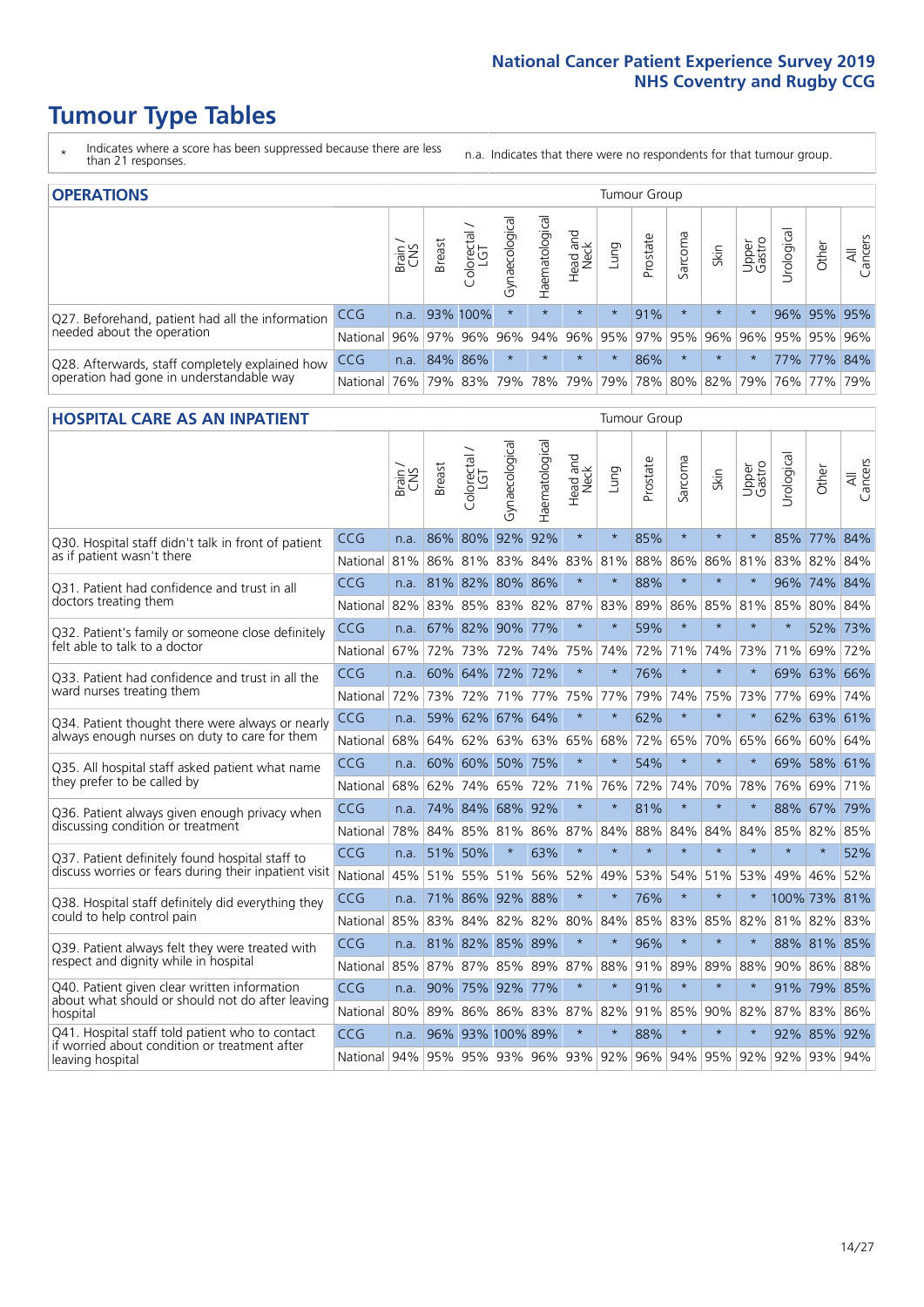# **Tumour Type Tables**

- \* Indicates where a score has been suppressed because there are less than 21 responses.
- n.a. Indicates that there were no respondents for that tumour group.

| <b>HOSPITAL CARE AS A DAY PATIENT / OUTPATIENT</b>                                   |            |       |               |                          |                |                |                        |          | <b>Tumour Group</b> |         |         |                 |            |         |                |
|--------------------------------------------------------------------------------------|------------|-------|---------------|--------------------------|----------------|----------------|------------------------|----------|---------------------|---------|---------|-----------------|------------|---------|----------------|
|                                                                                      |            | Brain | <b>Breast</b> | ╮<br>Colorectal /<br>LGT | Gynaecological | Haematological | ad and<br>Neck<br>Head | Lung     | Prostate            | Sarcoma | Skin    | Upper<br>Gastro | Urological | Other   | All<br>Cancers |
| Q43. Patient definitely found hospital staff to                                      | CCG        | n.a.  | 71%           | 74%                      | 81%            | 82%            | $\star$                | $^\star$ | 78%                 | $\star$ |         | $\star$         | 88%        | 71%     | 77%            |
| discuss worries or fears during their outpatient or<br>day case visit                | National   | 66%   | 68%           | 73%                      | 70%            | 73%            | 72%                    | 70%      | 74%                 | 72%     | 72%     | 71%             | 67%        | 68%     | 71%            |
| Q44. Cancer doctor had the right documents at                                        | <b>CCG</b> | n.a.  | 94%           |                          |                | 98% 100% 100%  | $\star$                | $\star$  | 93%                 | $\star$ |         | 100% 93%        |            | 91%     | 96%            |
| patient's last outpatient appointment                                                | National   | 94%   | 96%           | 96%                      | 96%            | 97%            | 96%                    | 96%      | 96%                 | 96%     | 96%     | 94%             | 96%        | 95%     | 96%            |
| Q46. Beforehand patient completely had                                               | <b>CCG</b> | n.a.  | 88%           | $\star$                  | $\star$        |                | $\star$                | $\star$  | $\star$             | n.a.    |         | $\star$         | $\star$    | $\ast$  | 88%            |
| all information needed about radiotherapy<br>treatment                               | National   | 91%   | 88%           | 83%                      | 88%            | 84%            | 86%                    | 86%      | 88%                 | 88%     | 84%     | 86%             | 83%        | 84%     | 86%            |
| Q47. Patient completely given understandable                                         | CCG        | n.a.  | 64%           | $\star$                  |                |                | $\star$                | $\star$  | $\star$             | n.a.    | $\star$ | $\star$         | $\star$    | $\ast$  | 65%            |
| information about whether radiotherapy was<br>working                                | National   | 56%   | 60%           | 57%                      | 61%            | 62%            | 63%                    | 59%      | 60%                 | 67%     | 57%     | 52%             | 59%        | 59%     | 60%            |
| Q49. Beforehand patient completely had all                                           | CCG        | n.a.  | 81%           | 89%                      | 88%            | 93%            | $\star$                | $\star$  | $\star$             | $\star$ | $\star$ | 95%             | $\star$    | 81% 88% |                |
| information needed about chemotherapy<br>treatment                                   | National   | 80%   | 82%           | 86%                      | 87%            | 85%            | 79%                    | 84%      | 86%                 | 86%     | 90%     | 84%             | 85%        | 85%     | 84%            |
| Q50. Patient given enough information about<br>whether chemotherapy was working in a | <b>CCG</b> | n.a.  | <b>71%</b>    | 59%                      | 80%            | 78%            | $\star$                | $\star$  | $\star$             | $\star$ | $\star$ | $\star$         | $\star$    | 75%     | 72%            |
| completely understandable way                                                        | National   | 54%   | 62%           | 64%                      | 68%            | 75%            |                        | 57% 67%  | 66%                 | 71%     | 79%     | 61%             | 68%        | 69%     | 68%            |

#### **HOME CARE AND SUPPORT** Tumour Group

|                                                                                                                   |            | Brain | <b>Breast</b> | Colorectal<br>LGT | ᢛ<br>Gynaecologic | Haematological | Head and<br>Neck | <b>Dung</b>         | Prostate | Sarcoma | Skin    | Upper<br>Gastro | Urological  | Other   | All<br>Cancers |
|-------------------------------------------------------------------------------------------------------------------|------------|-------|---------------|-------------------|-------------------|----------------|------------------|---------------------|----------|---------|---------|-----------------|-------------|---------|----------------|
| Q51. Hospital staff definitely gave family or<br>someone close all the information needed to<br>help care at home | <b>CCG</b> | n.a.  |               | 59% 55%           |                   | 70% 65%        | $\ast$           | $\star$             | 54%      | $\ast$  |         | 83%             | 64%         | 56% 63% |                |
|                                                                                                                   | National   | 58%   |               | 58% 63%           |                   |                |                  | 57% 62% 67% 59% 61% |          |         | 62% 65% |                 | 60% 59% 55% |         | 60%            |
| Q52. Patient definitely given enough support<br>from health or social services during treatment                   | <b>CCG</b> | n.a.  | 49% 50%       |                   | $\star$           | 37%            | $\star$          | $\star$             | $\star$  |         |         | $\star$         | $\star$     | 43% 46% |                |
|                                                                                                                   | National   | 42%   | 52%           | 60%               |                   | 45% 51%        | 59%              | 50%                 | 48%      |         | 53% 57% |                 | 54% 48% 51% |         | 52%            |
| Q53. Patient definitely given enough support<br>from health or social services after treatment                    | <b>CCG</b> | n.a.  |               | 38% 44%           |                   | $\star$        | $\star$          | $\star$             | $\star$  | $\star$ | $\star$ | $\star$         | $\star$     | $\star$ | 36%            |
|                                                                                                                   | National l | 39%   | 41% 53%       |                   | 39%               | $ 43\% $       | 56%              | 40%                 | 46%      |         | 48% 59% | 47%             | 44%         | 44%     | 45%            |

| <b>CARE FROM YOUR GENERAL PRACTICE</b>                                                                     |                                                                  |        |               |                   |                  |                | Tumour Group     |         |                             |         |         |                 |                 |             |                |
|------------------------------------------------------------------------------------------------------------|------------------------------------------------------------------|--------|---------------|-------------------|------------------|----------------|------------------|---------|-----------------------------|---------|---------|-----------------|-----------------|-------------|----------------|
|                                                                                                            |                                                                  | Brain, | <b>Breast</b> | Colorectal<br>LGT | Gynaecological   | Haematological | Head and<br>Neck | Lung    | Prostate                    | Sarcoma | Skin    | Upper<br>Gastro | Urological      | Other       | All<br>Cancers |
| Q54. GP given enough information about<br>patient's condition and treatment                                | CCG                                                              | n.a.   |               |                   | 97% 91% 100% 96% |                | $\star$          | $\star$ | 89%                         | $\star$ |         |                 | 91% 96% 91% 94% |             |                |
|                                                                                                            | National 91% 96% 95% 95% 96% 94% 94% 96% 94% 96% 93% 95% 94% 95% |        |               |                   |                  |                |                  |         |                             |         |         |                 |                 |             |                |
| Q55. General practice staff definitely did<br>everything they could to support patient during<br>treatment | <b>CCG</b>                                                       | n.a.   |               |                   | 64% 55% 68% 64%  |                | $\star$          | $\star$ | 61%                         | $\star$ | $\star$ | $\star$         |                 | 62% 47% 61% |                |
|                                                                                                            | National 55%                                                     |        |               | 58% 59%           |                  |                | 56%   56%   59%  |         | 56% 64% 56% 65% 59% 59% 55% |         |         |                 |                 |             | 58%            |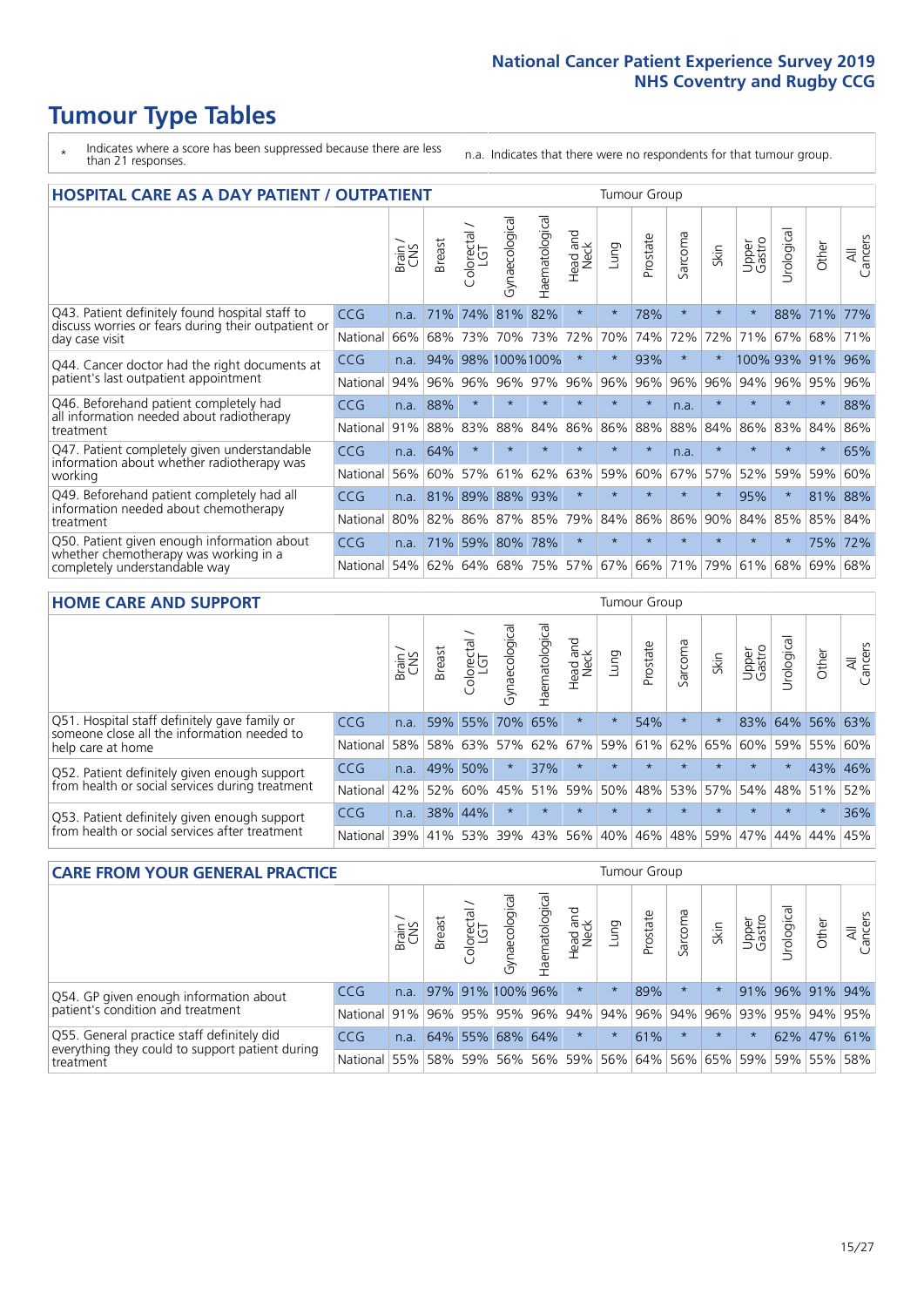- \* Indicates where a score has been suppressed because there are less than 21 responses.
- n.a. Indicates that there were no respondents for that tumour group.

#### **YOUR OVERALL NHS CARE** THE CONSTRUCTION OF THE THROUP GROUP TUMOUR GROUP

| <u>UUN UTENTEE ITIIJ GANE</u>                                                                                    |            |       |               |                       |                |                |                                 |          |          |                      |         |                 |                            |             |                |
|------------------------------------------------------------------------------------------------------------------|------------|-------|---------------|-----------------------|----------------|----------------|---------------------------------|----------|----------|----------------------|---------|-----------------|----------------------------|-------------|----------------|
|                                                                                                                  |            | Brain | <b>Breast</b> | olorectal<br>LGT<br>Ū | Gynaecological | Haematological | <b>Bad and<br/>Neck</b><br>Head | Lung     | Prostate | arcoma<br>$\sqrt{ }$ | Skin    | Upper<br>Gastro | $\overline{c}$<br>Urologia | Other       | All<br>Cancers |
| Q56. Different people treating and caring for<br>patient always work well together to give best<br>possible care | <b>CCG</b> | n.a.  | 74%           | 72%                   | 72%            | 83%            | $\star$                         | $\star$  | 68%      | $\star$              | $\star$ | 85%             | 93%                        | 58%         | 75%            |
|                                                                                                                  | National   | 60%   |               | 73% 73%               | 69%            | 75%            | 73%                             | 73%      | 75%      | 70%                  | 79%     | 69%             | 74%                        | 68%         | 73%            |
| Q57. Patient given a care plan                                                                                   | CCG        | n.a.  |               | 46% 47%               | 33% 21%        |                | $\star$                         | $^\star$ | 24%      | $\star$              | $\star$ | 38% 22%         |                            | 35% 37%     |                |
|                                                                                                                  | National   | 36%   | 41%           | 40%                   | 34%            | 36%            | 39%                             | 36%      | 40%      | 34%                  | 44%     | 36%             | 33%                        | 31%         | 38%            |
| Q58. Overall the administration of care was good<br>or very good                                                 | <b>CCG</b> | n.a.  |               | 91% 87%               | 94% 95%        |                | $\star$                         | $^\star$ | 89%      | $\star$              | $\star$ | 93%             | 97%                        | 83%         | 91%            |
|                                                                                                                  | National   | 85%   |               | 90% 88%               | 87% 91%        |                | 90%                             | 90%      | 88%      | 88%                  | 90%     | 86%             |                            | 85% 87% 89% |                |
| Q59. Patient felt length of time for attending<br>clinics and appointments for cancer was about<br>right         | CCG        | n.a.  |               |                       | 61% 68% 69%    | 75%            | $\star$                         | $^\star$ | 67%      | $\star$              | $\star$ | 70%             | 74%                        | 60% 69%     |                |
|                                                                                                                  | National   | 58%   | 68%           | 73%                   | 66%            | 66%            | 71%                             | 71%      | 76%      | 68%                  | 73%     | 66%             | 75%                        | 64%         | 69%            |
| Q60. Someone discussed with patient whether<br>they would like to take part in cancer research                   | <b>CCG</b> | n.a.  | 40%           | 50%                   | 31%            | 25%            | $\star$                         | $^\star$ | 38%      | $\star$              | $\star$ | 62%             | 29%                        | 29%         | 36%            |
|                                                                                                                  | National   | 42%   | 30%           | 32%                   | 31%            | 33%            | 21%                             | 34%      | 31%      | 36%                  | 20%     | 36%             | 21%                        | 32%         | 30%            |
| Q61. Patient's average rating of care scored from<br>very poor to very good                                      | CCG        | n.a.  | 8.9           | 8.5                   | 8.8            | 9.0            | $\star$                         | $^\star$ | 8.5      | $\star$              | $\star$ | 8.9             | 8.9                        | 8.4         | 8.8            |
|                                                                                                                  | National   | 8.6   | 8.9           | 8.8                   | 8.7            | 8.9            | 8.8                             | 8.8      | 8.8      | 8.8                  | 8.9     | 8.7             | 8.7                        | 8.7         | 8.8            |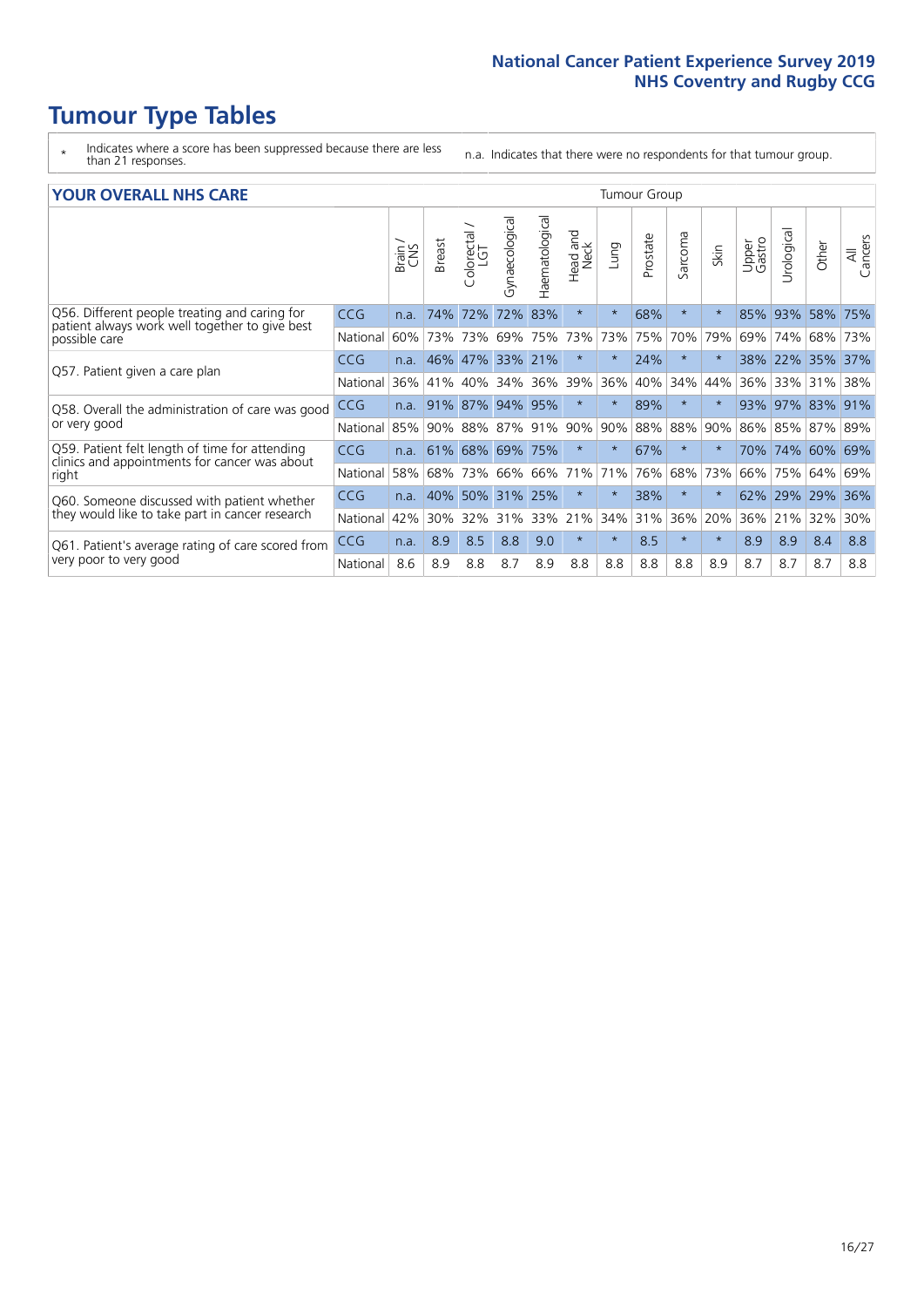### **Year on Year Charts**





#### **DIAGNOSTIC TESTS**





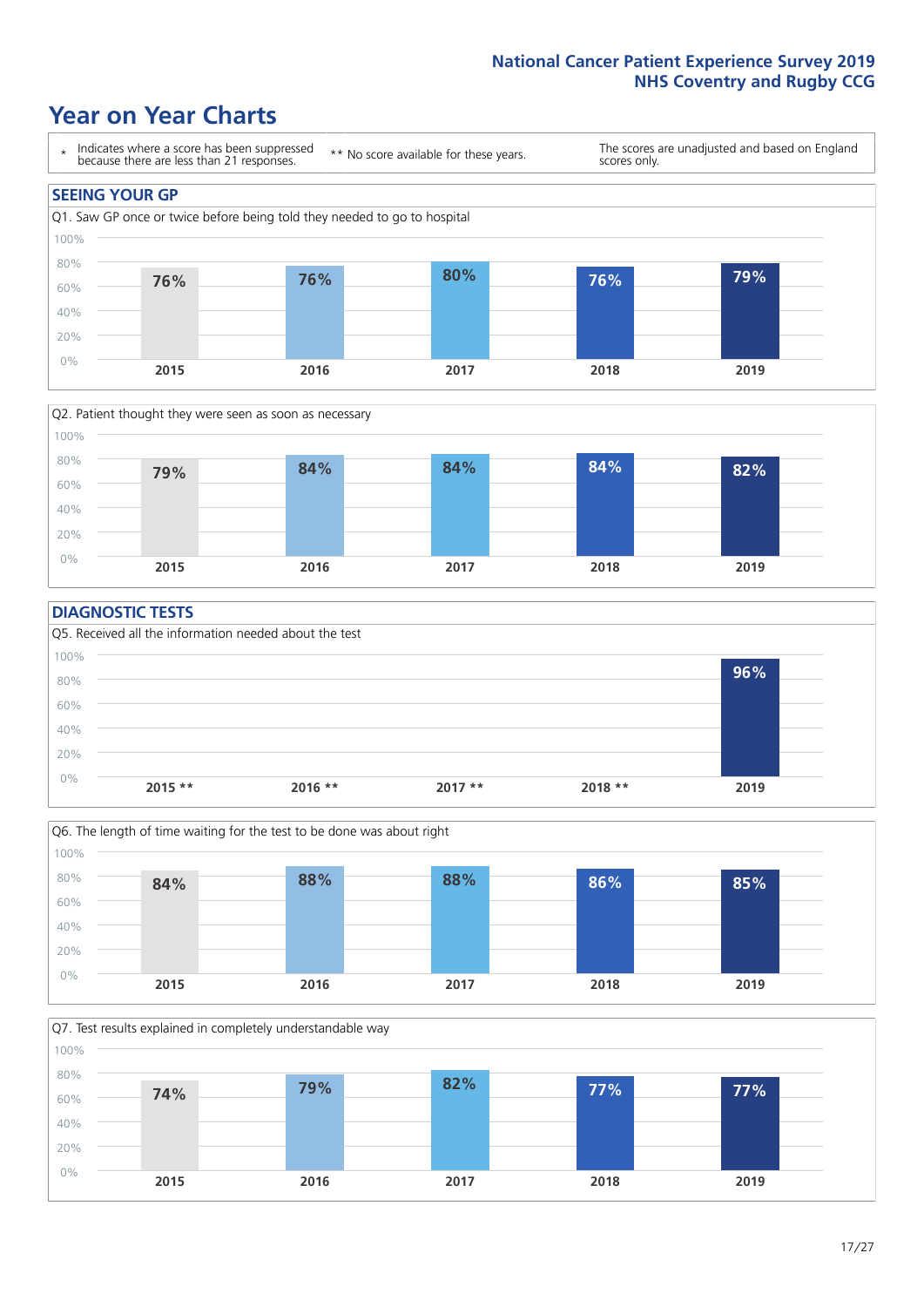







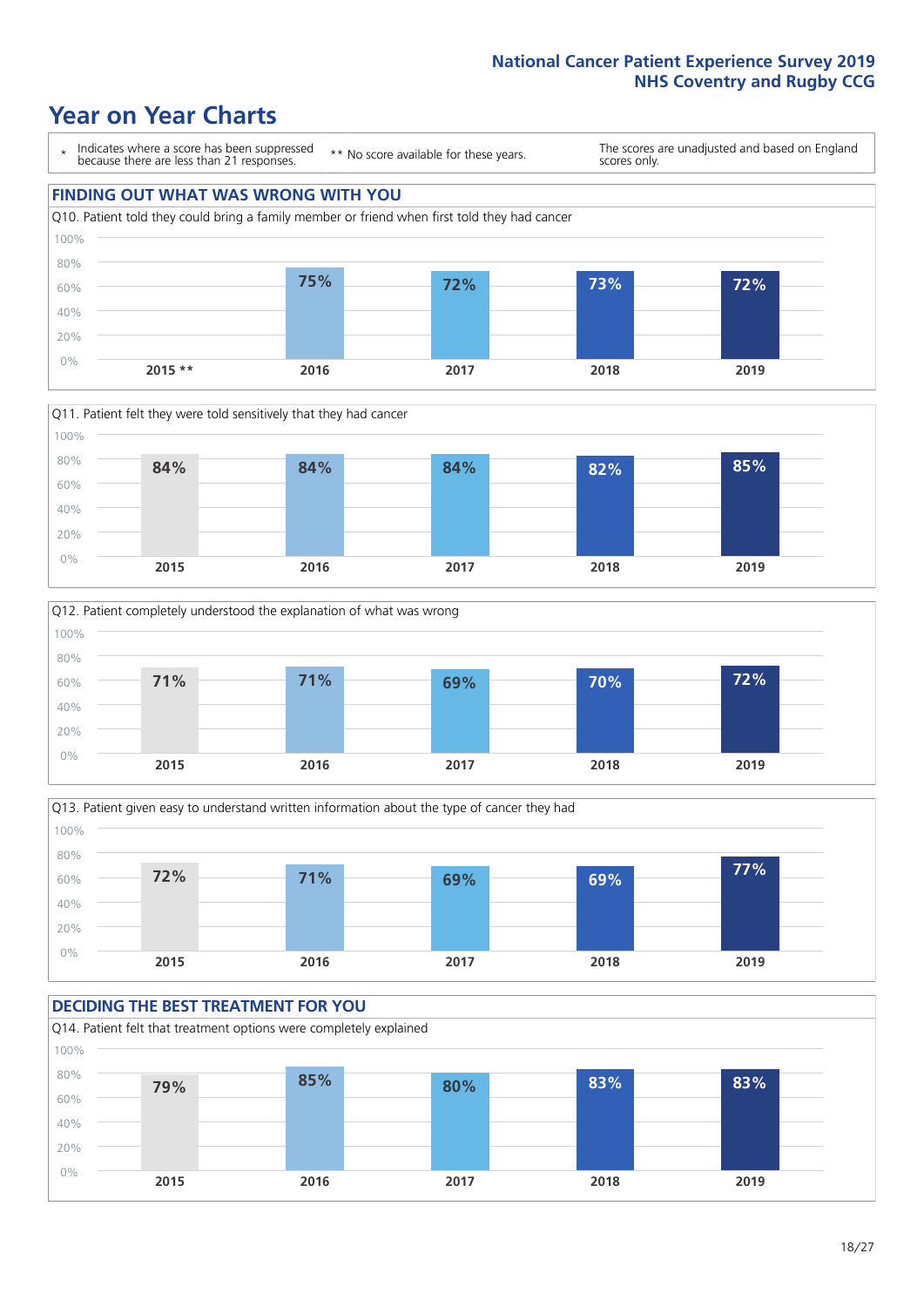





Q18. Patient definitely involved as much as they wanted in decisions about care and treatment  $0%$ 20% 40% 60% 80% 100% **2015 \*\* 2016 \*\* 2017 \*\* 2018 \*\* 2019 81%**

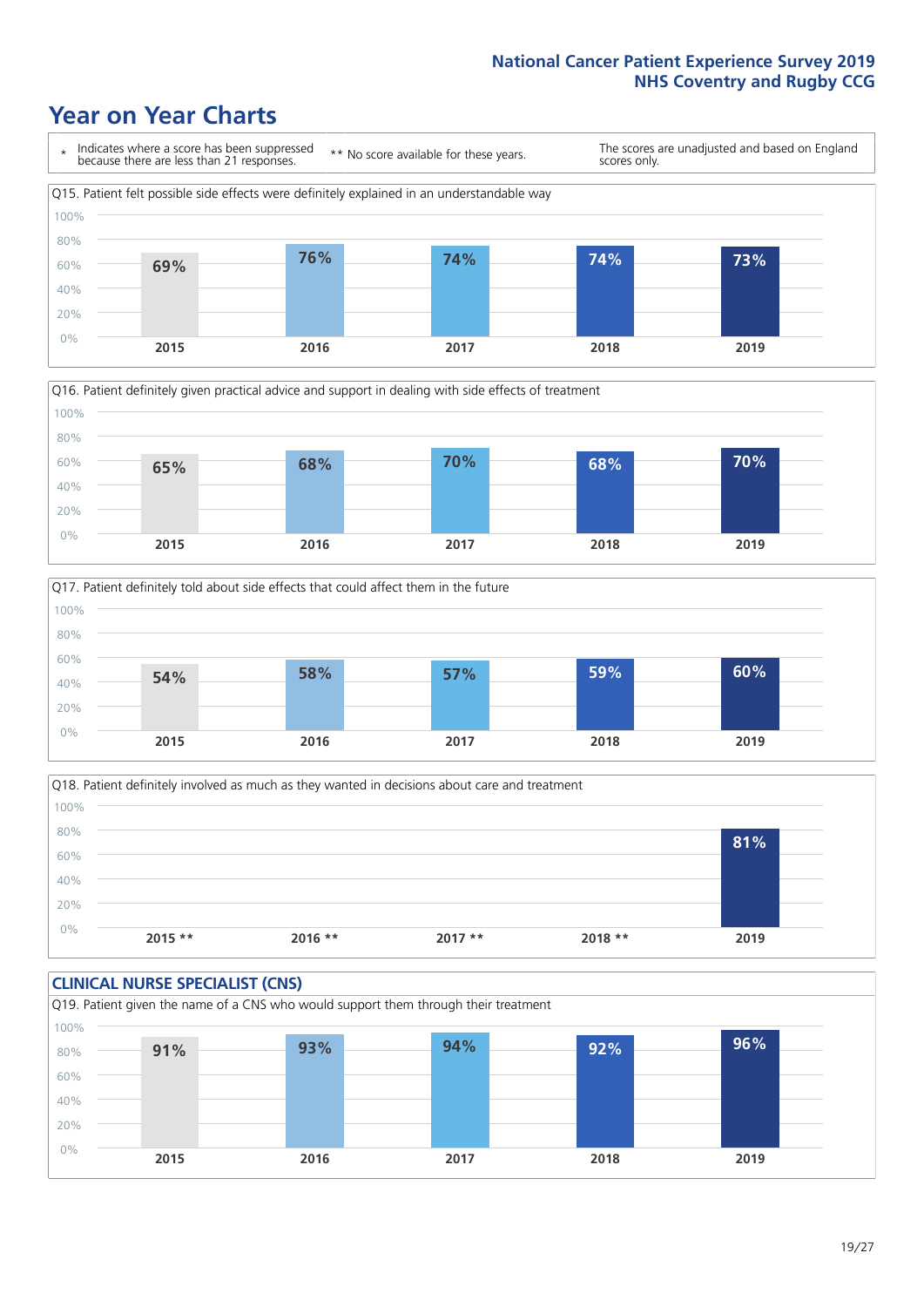







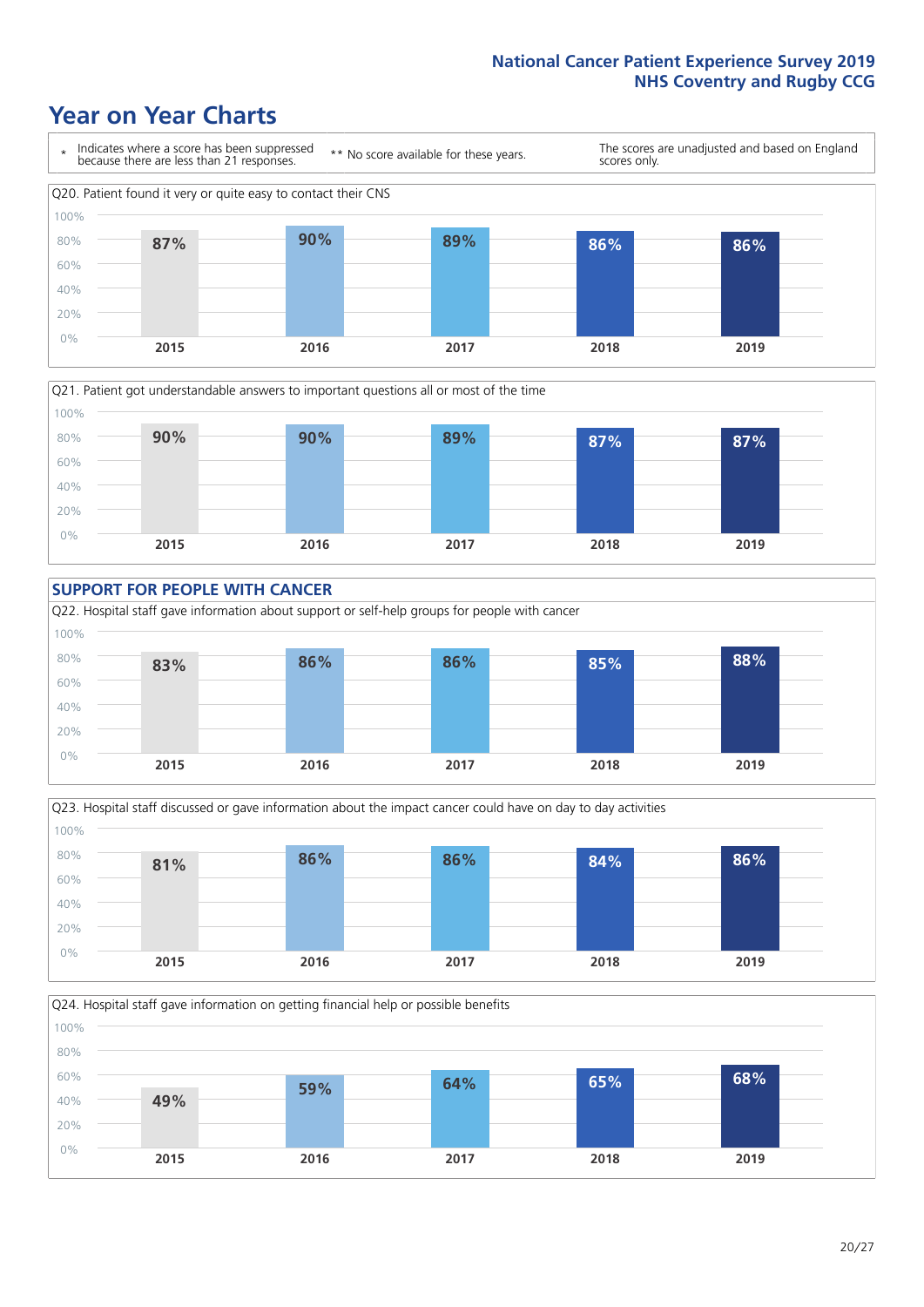### **Year on Year Charts**



#### **OPERATIONS**





#### **HOSPITAL CARE AS AN INPATIENT** Q30. Hospital staff didn't talk in front of patient as if patient wasn't there 0% 20% 40% 60% 80% 100% **2015 \*\* 2016 \*\* 2017 \*\* 2018 \*\* 2019 84%**

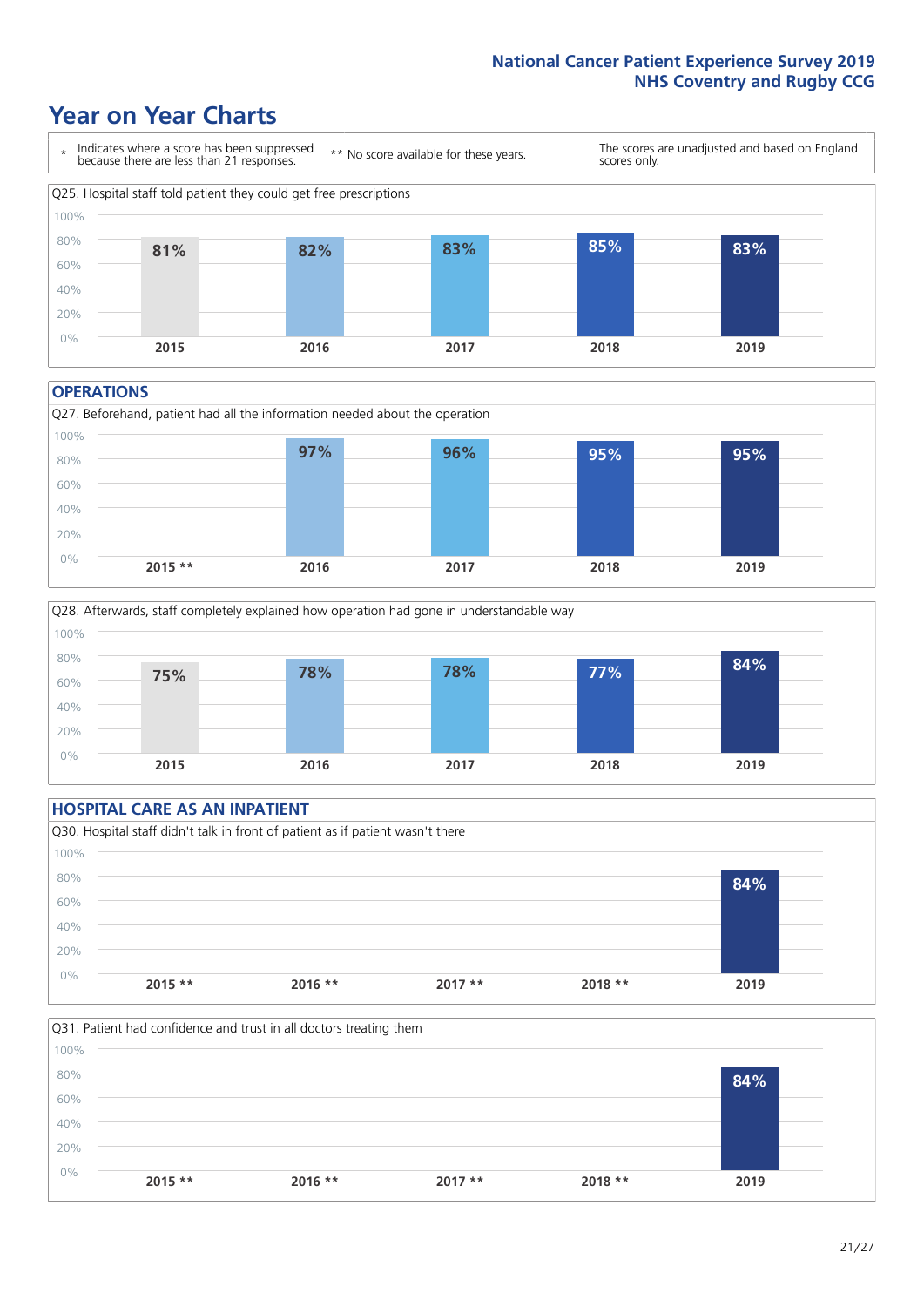







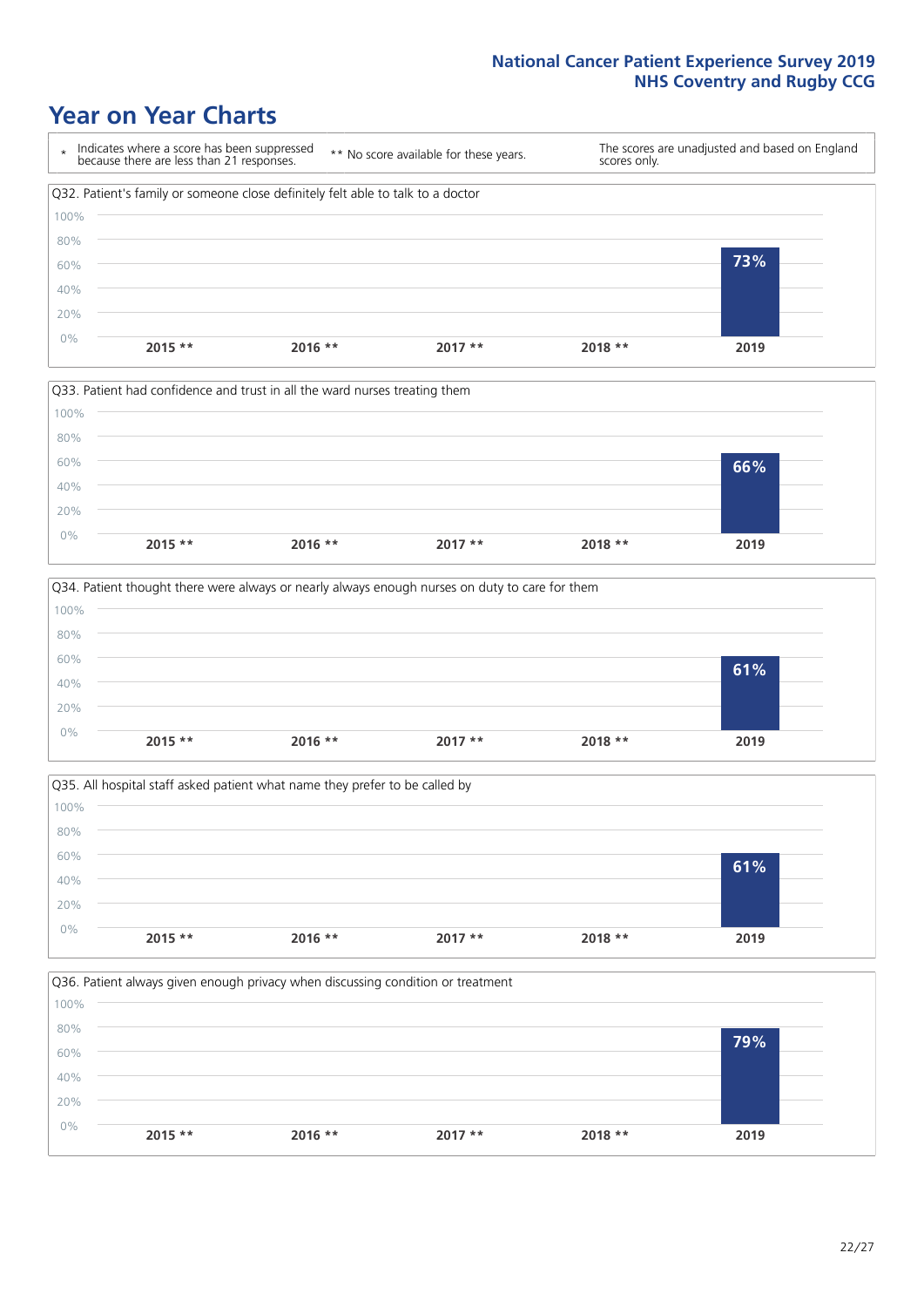







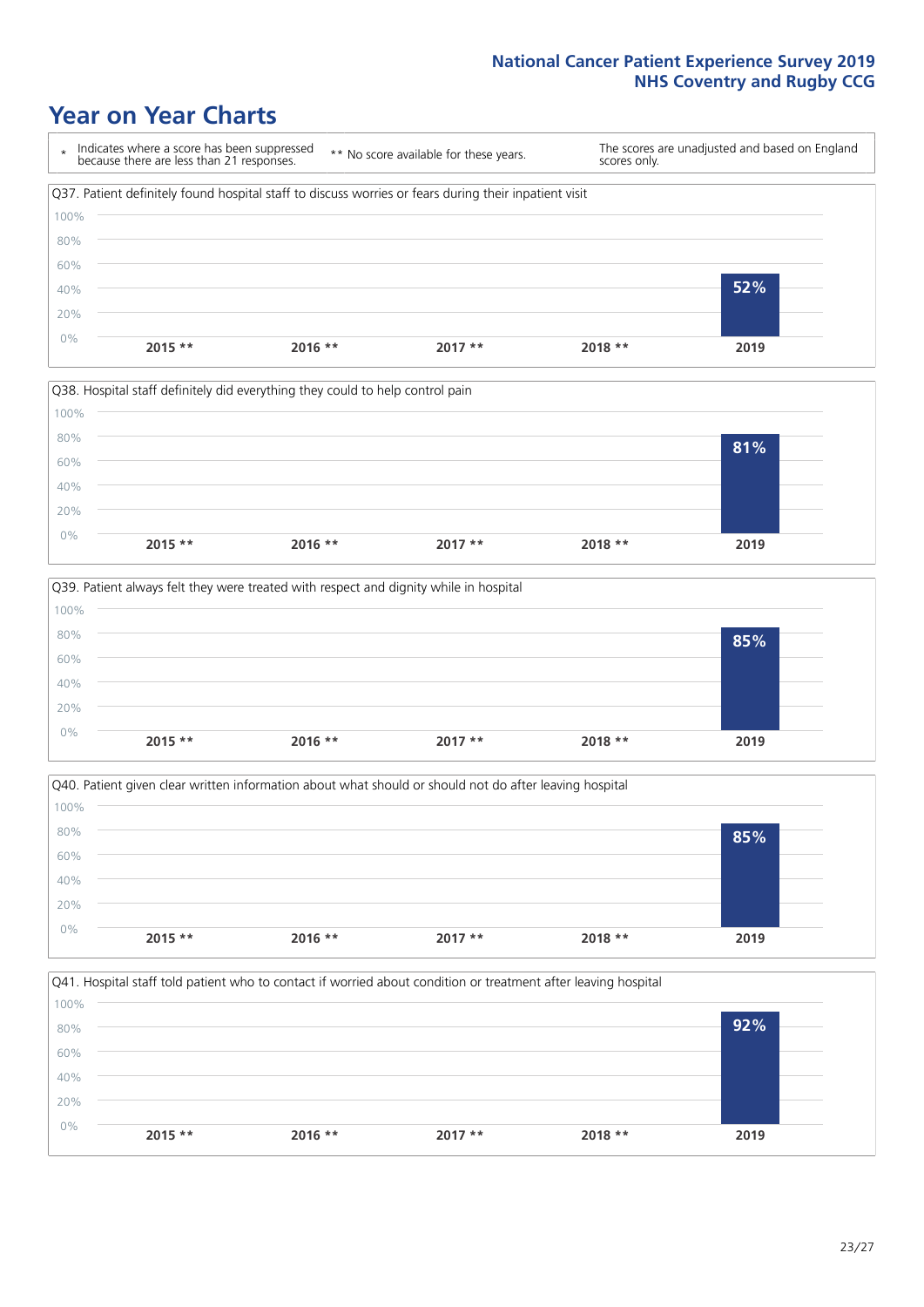### **Year on Year Charts**

\* Indicates where a score has been suppressed because there are less than 21 responses.

\*\* No score available for these years.

The scores are unadjusted and based on England scores only.

#### **HOSPITAL CARE AS A DAY PATIENT / OUTPATIENT**









Q49. Beforehand patient completely had all information needed about chemotherapy treatment 0% 20% 40% 60% 80% 100% **2015 2016 2017 2018 2019 83% 89% 85% 89% 88%**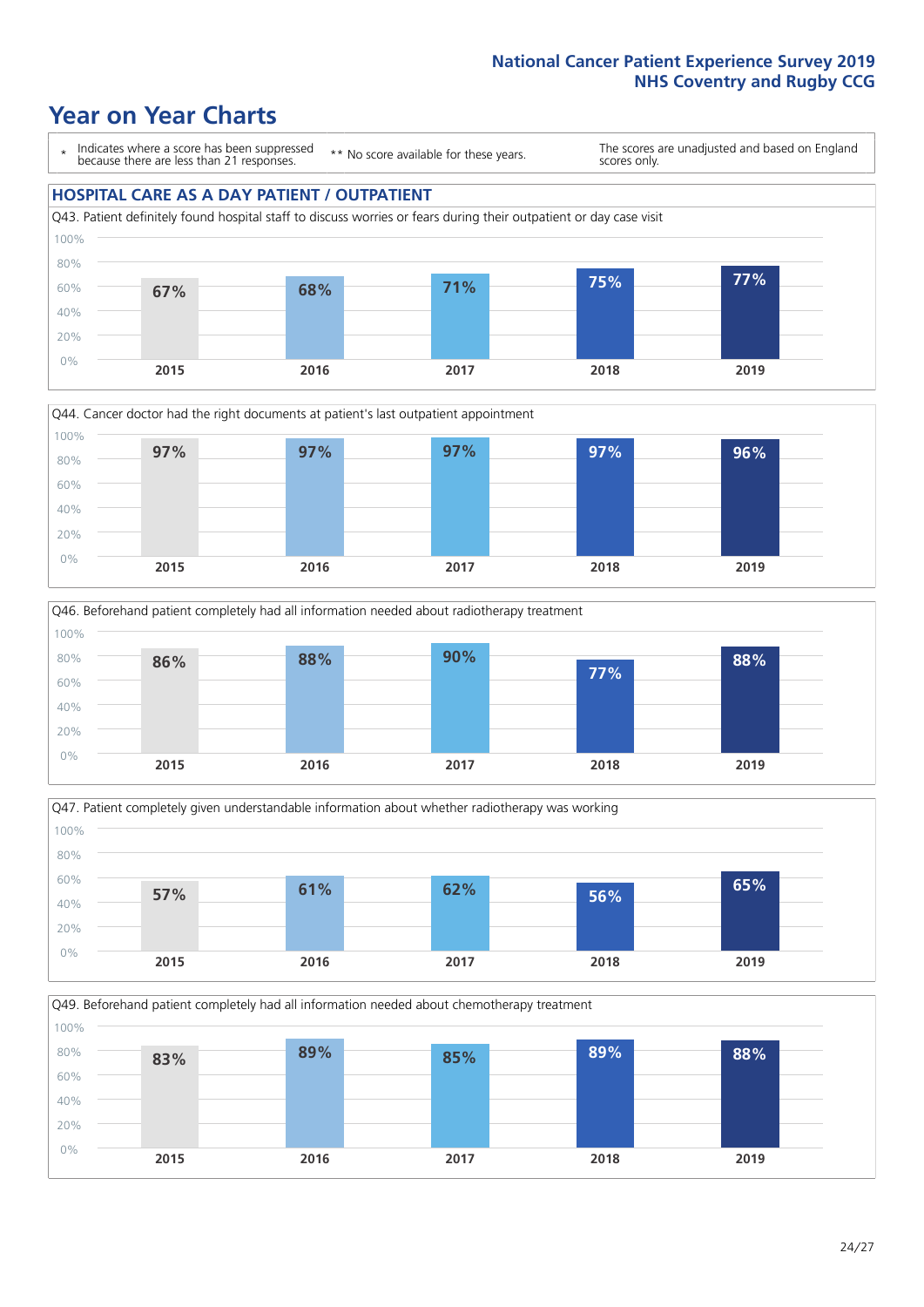### **Year on Year Charts**



#### **HOME CARE AND SUPPORT**







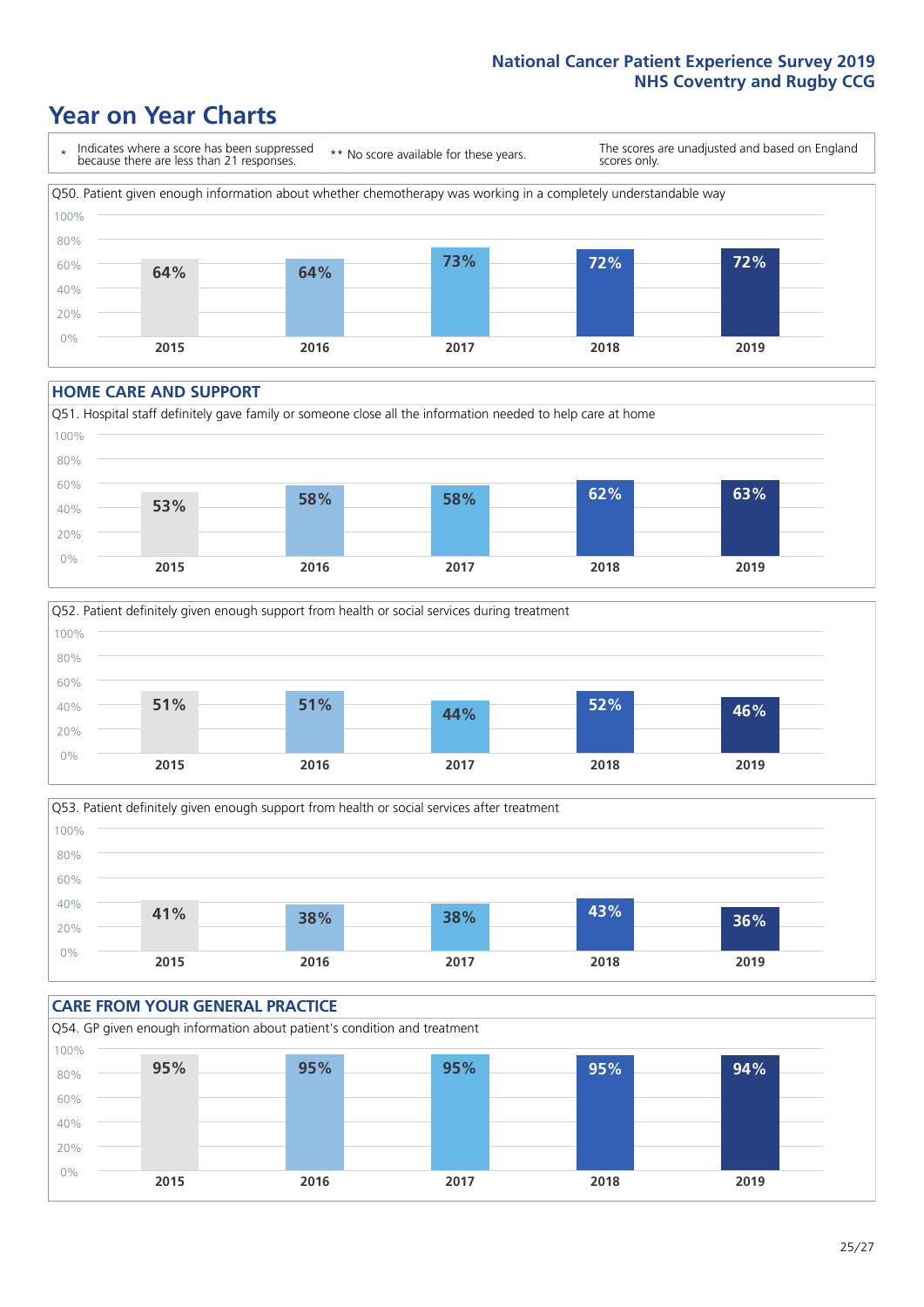### **Year on Year Charts**

\* Indicates where a score has been suppressed because there are less than 21 responses. \*\* No score available for these years. The scores are unadjusted and based on England scores only. Q55. General practice staff definitely did everything they could to support patient during treatment 0% 20% 40% 60% 80% 100% **2015 2016 2017 2018 2019 58% 54% 60% 61% 61%**

#### **YOUR OVERALL NHS CARE**







Q59. Patient felt length of time for attending clinics and appointments for cancer was about right